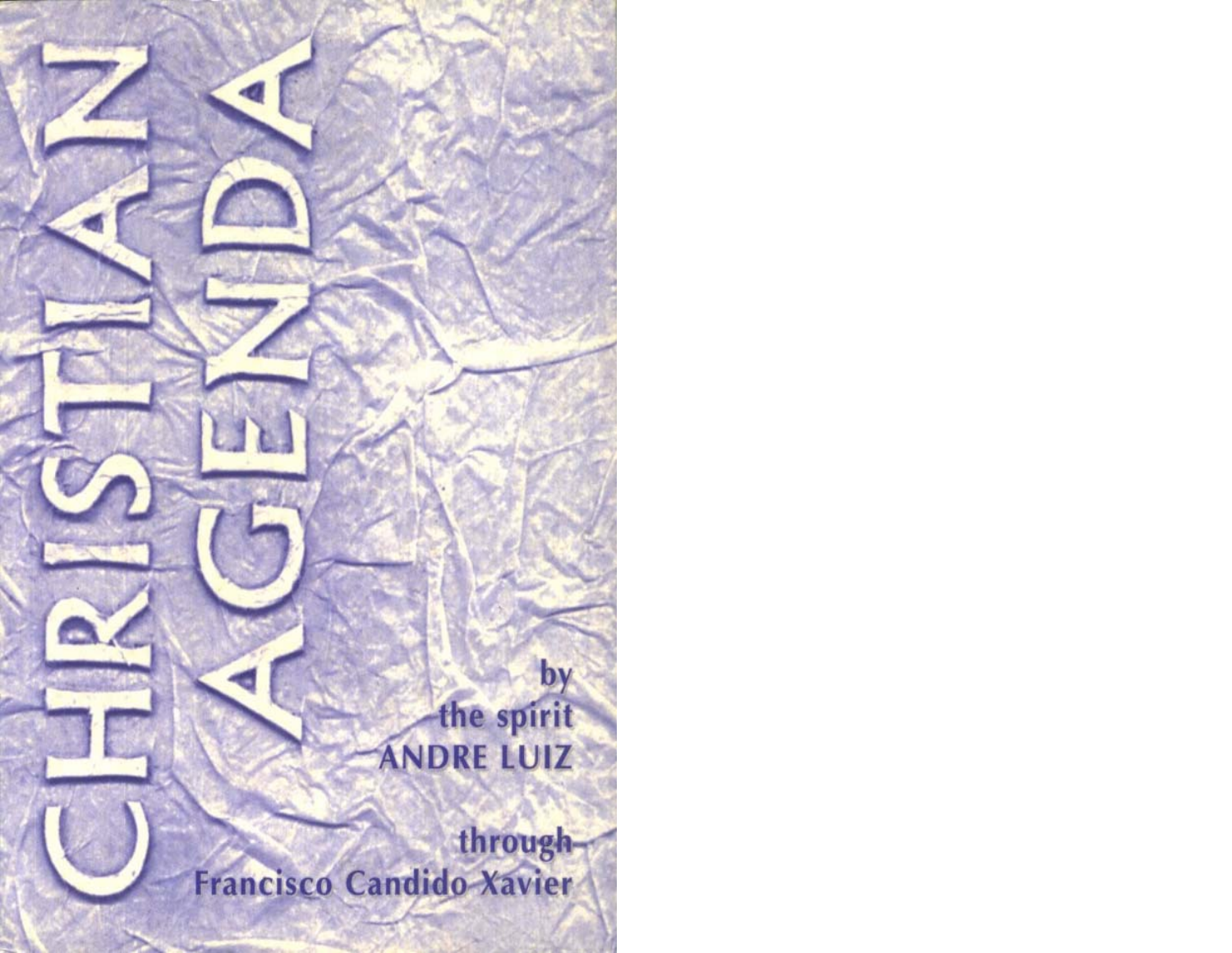## CHRISTIAN AGENDA

Dictated by the spirit André Luiz toFransisco Cândido Xavier

Published by: ALLAN KARDEC PUBLISHING LTD 71 The Grove, Ealing Broadway LONDON – W51 5 LL – Great Britain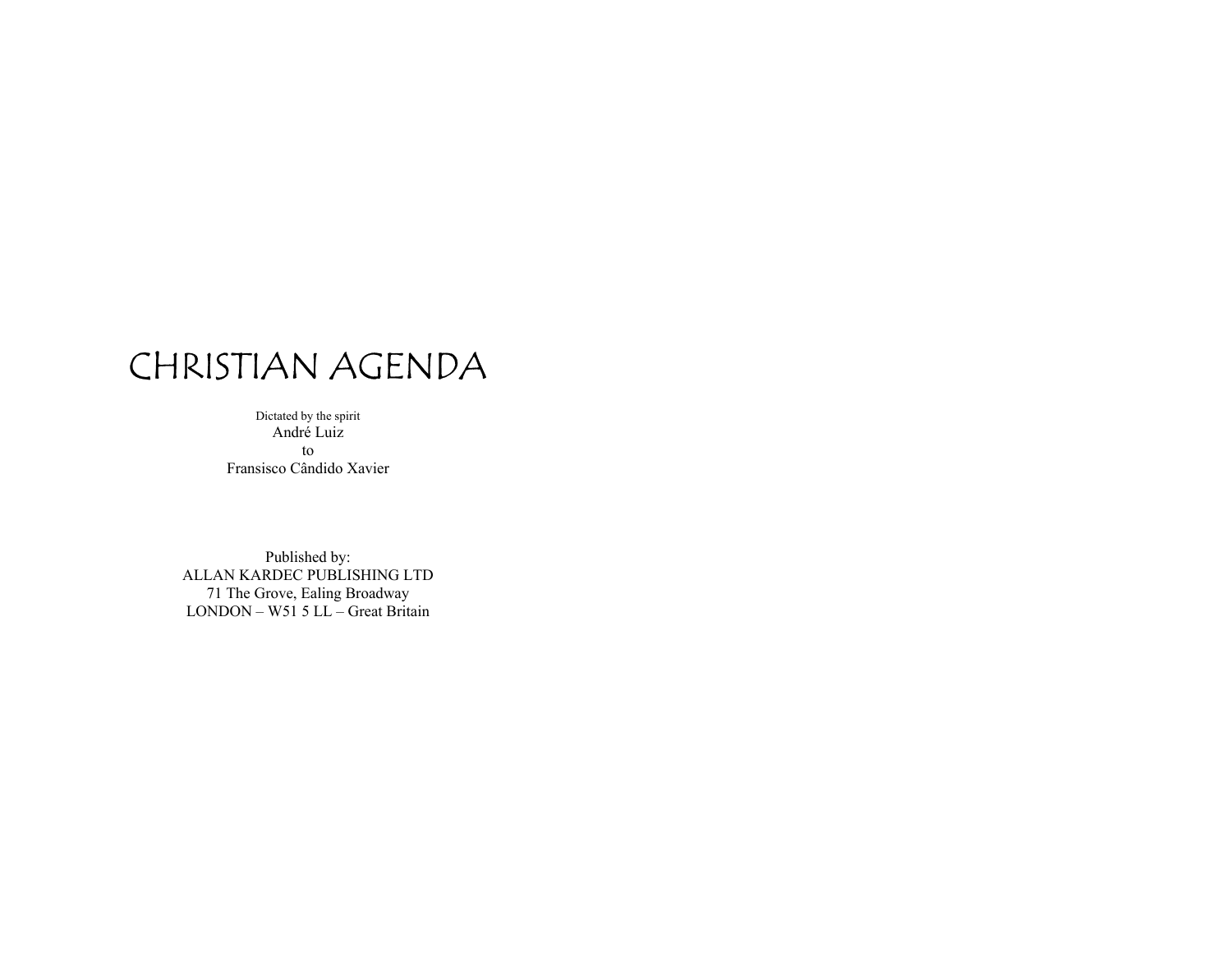Original Portuguese Copyright held by the:

FEDERAÇÃO ESPÍRITA BRASILEIRA Rio de Janeiro, Brasil 1at Publication 1948

#### **English translation copyrights held by:**

1<sup>st</sup> Edition - ©Copyright 1970, by Christian Spirit Center, USA. 2<sup>nd</sup> Edition (Revised) - ©Copyright 1988, by Christian Spirit Center, USA. 3<sup>rd</sup> Edition (Complete Revision) - ©Copyright 1998, by ALLAN KARDEC PUBLISHING LTD, UK

ISBN 1 898675 01 5

All rights reserved

Printed by: Clifford Frost Limited Lyon Road, Windsor Avenue, Wimbledon, London – SW19 2 SE, Great Britain

## CHRISTIAN AGENDA

A classic of Spiritist Literature (presently in its  $33<sup>rd</sup>$  Portuguese edition)

> received by Fransisco Candido Xavier

> > dictated by the spirit André Luiz

translated by George C. Hart and Evelyn R. Morales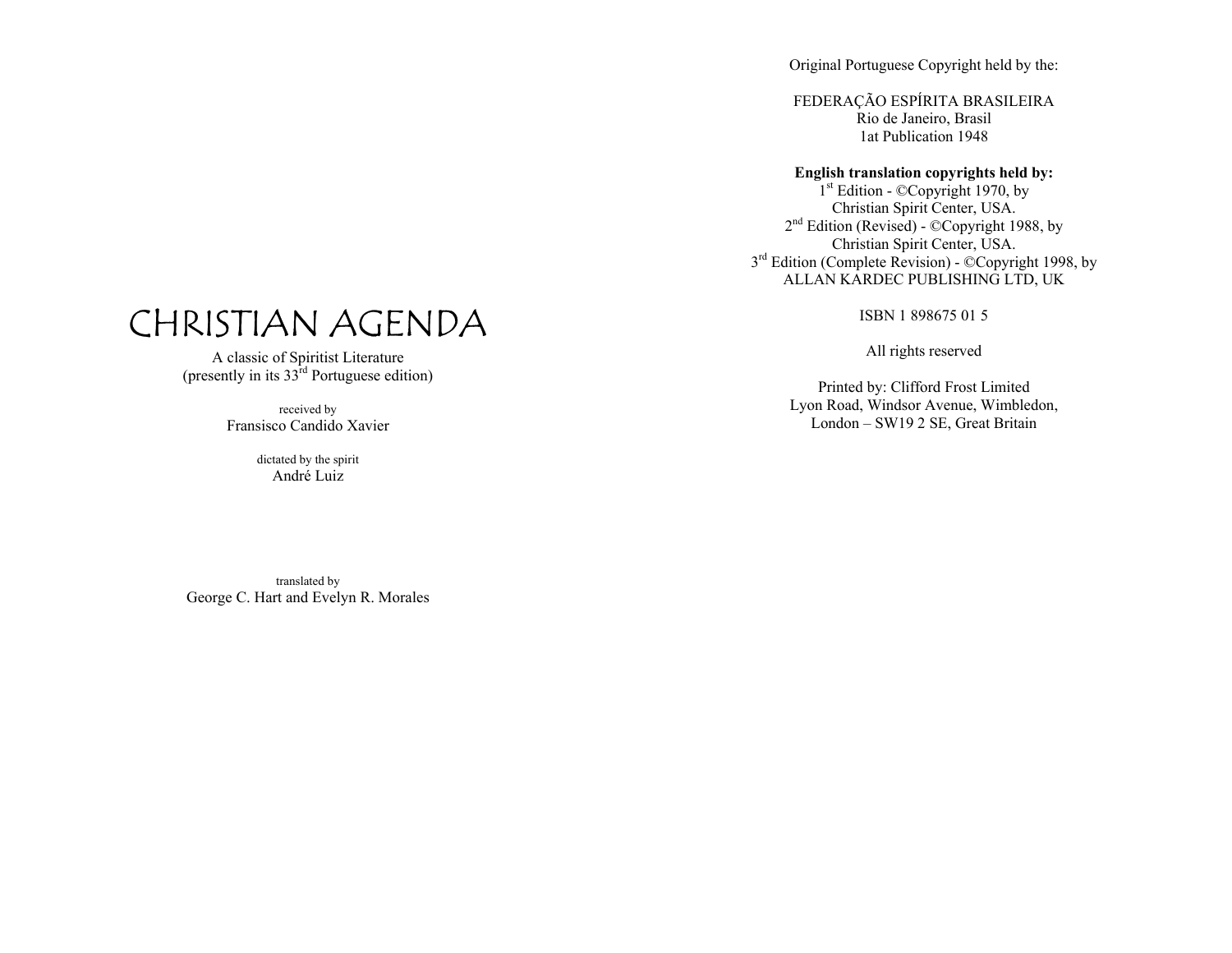The Editorial Rights for this  $3<sup>rd</sup>$  Edition have been kindly conceded to the ALLAN KARDEC PUBLISHING LTD by: The Brazilian Spiritist Federation and The Christian Spirit Center, Elon College, USA.

#### **APPRECIATIONS**

**(As stated in the first English edition)** 

 $3<sup>rd</sup>$  Revision and Editing by: Janet Duncan

> Cover Design: Irene H. Malvezi

The translators of this book wish to express their deepest appreciation to Mdms. Margarida Fernandes Horbylon And Irene Pinto de Souza Fleury for their inspiration and guidance, and to Mr. S. J. Haddad who so lovingly aided in the corrections and preparations of the manuscript.

All profits received from this publication will be employed bye the Allan Kardec Publishing Ltd. In the publication of further Spiritist books in English.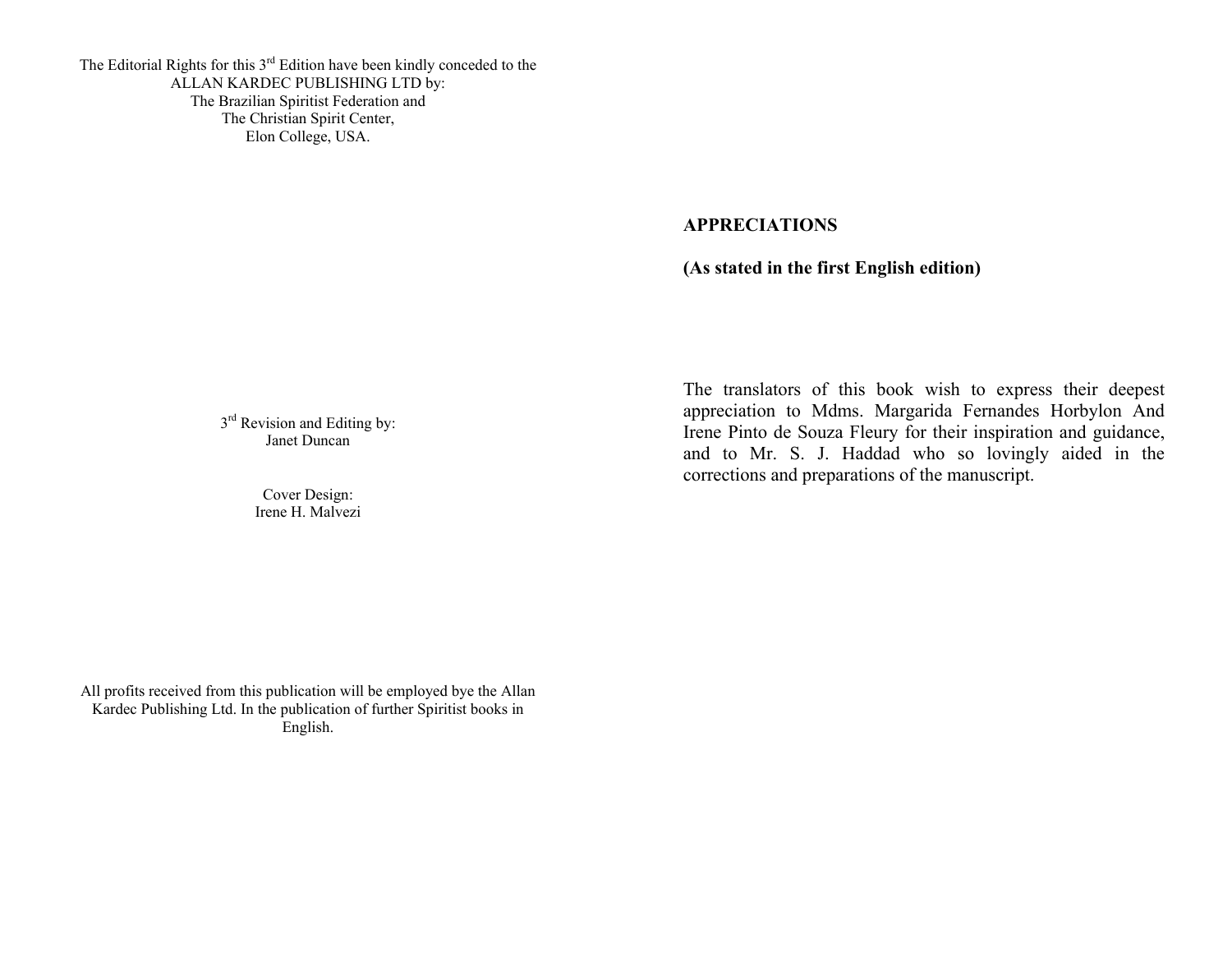#### **ACKNOWLEDGEMENTS**

The English language edition of Christian Agenda has had a rather interesting history.

It came into existence because of two young American Peace Corps volunteers, Evelyn R. Morales and George C. Hart, who while working in western Brazil were impressed by the Spiritist Movement there. They admired its lofty principles and the adherents' exemplary way of life which motivated them to translate this book. We, of the Christian Spirit Center, therefore, must acknowledge first our indebtedness to them.

Secondly, our thanks are directed to Lauren S. Luczynsky and Edwina A. Haddad for their patient revision work of this second edition, and to the FEDERAÇÃO ESPÍRITA BRASILEIRA for the permission granted us to reprint this valuable book.

> Christian Spirit Center Elon College, USA - 1970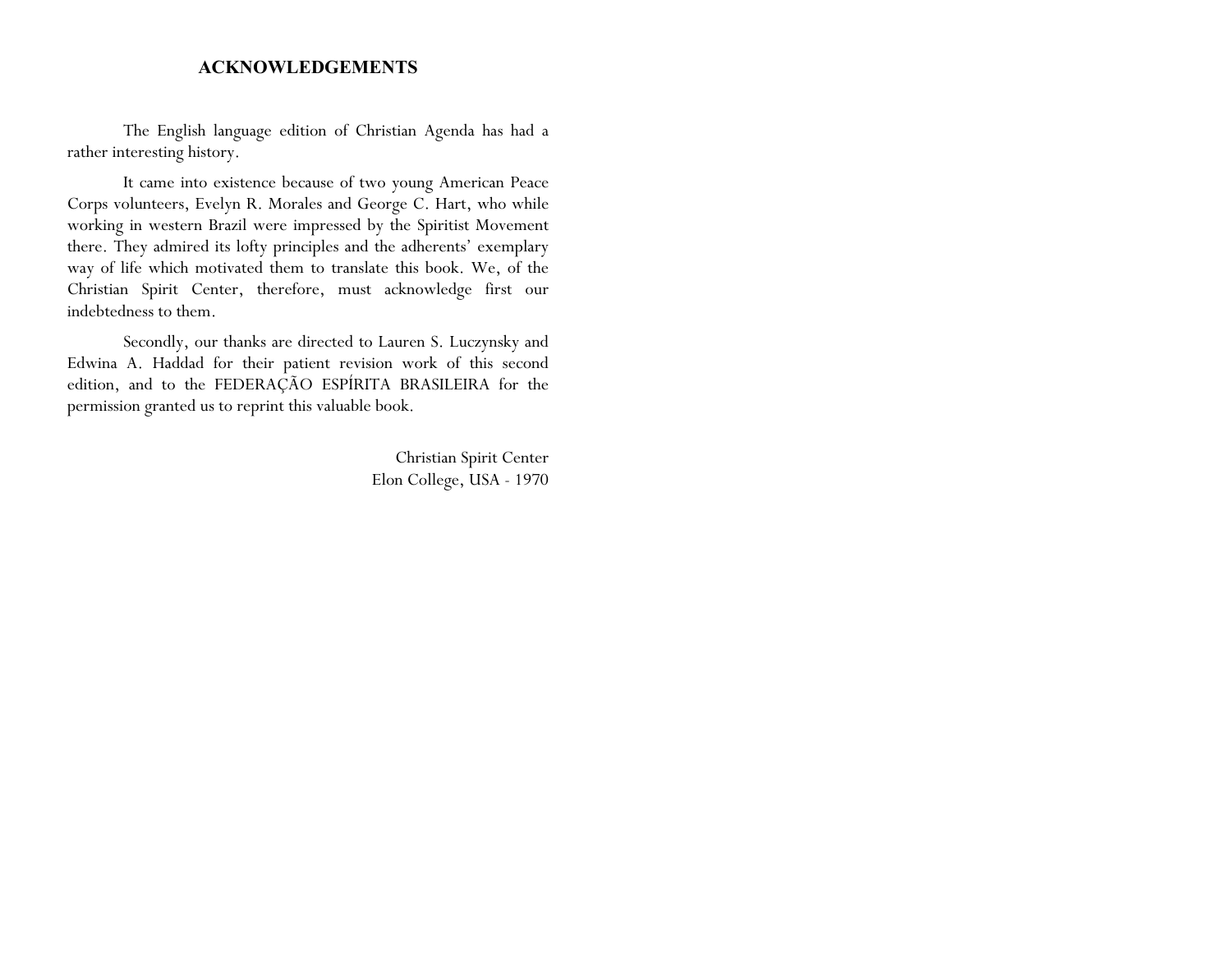#### **PREFACE TO THIRD EDITION.**

The Allan Kardec Publishing company are indebted to Mrs. Phyllis Haddad of the Christian Spirit Center, Elon College, USA and the Brazilian Spiritist Federation very kind permission in allowing us to revise and republish this valuable book.

It is to be much regretted that till today there are only a few Spiritist books that have been translated into the English language. Therefore, the Allan Kardec Publishing Ltd, being an integrated department of the Allan Kardec Study Group, Centre for Spiritist Teachings, have pledged themselves to continuing the work of translating into English and the publication of the principle works of the Spiritist Doctrine.

Any and all profits gathered from the sale of books is plied back into the company to help further publications. All the workers within this publishing company are members of the Spiritist Centre, and lovingly give their time free of charge so that this work may continue to go forward. From time to time donations are received, which also make a great difference to the number of books we are able to publish. Periodic Fund-raising is also carried out.

This pledge may take a lifetime or more, and certainly will not come to full fruition during the lifetime of the present Director, but she feels that the Good Spirits will see to it that there will be those to come after her who will be able to complete this wonderful task, which is a great joy and privilege.

We would like to pay tribute to Rudy Bernaskoni, without whose generous donation this book would not now be published. God bless Rudy in your spiritual home!

The Editor, London, February 1998.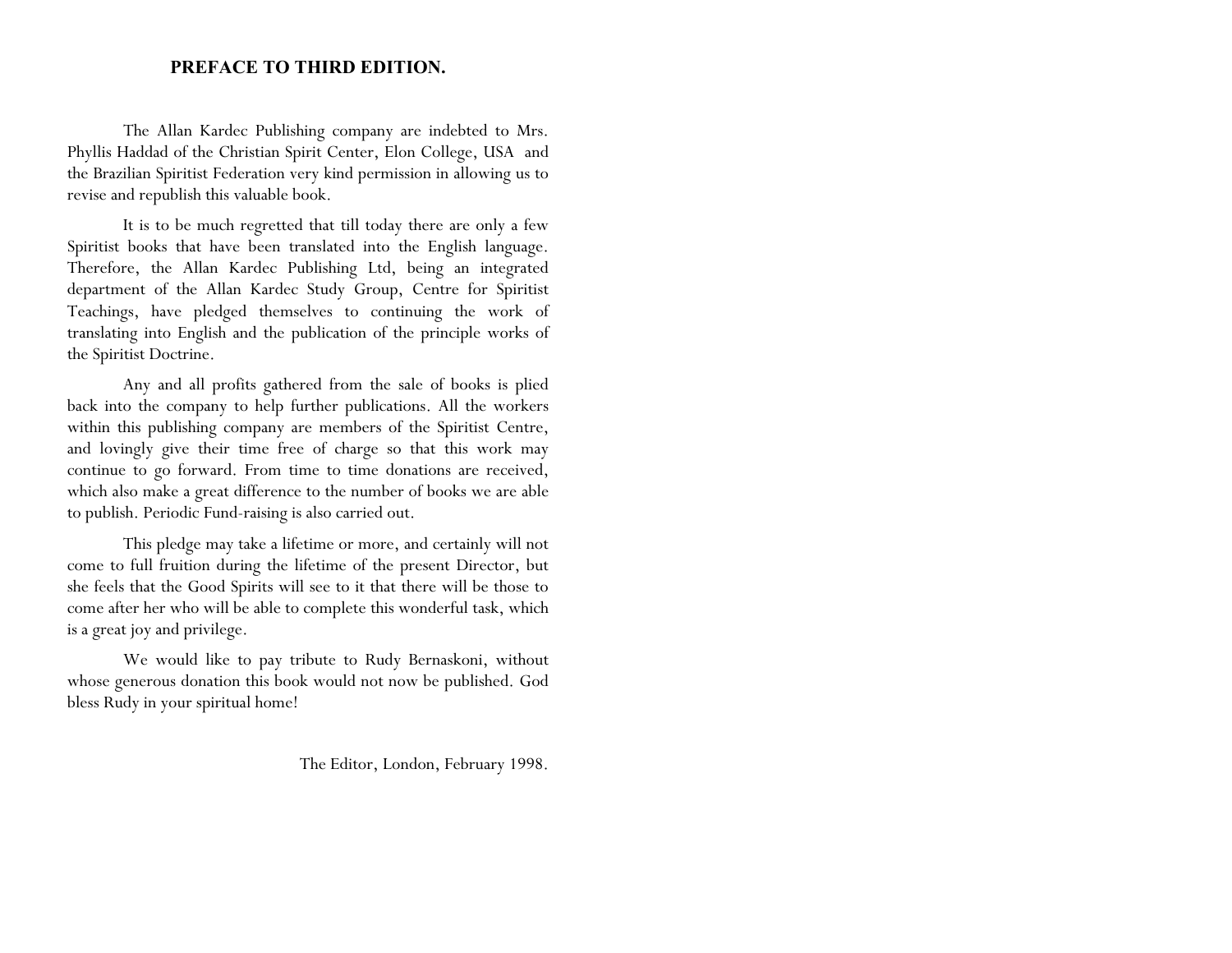### **CONTENTS**

| Introduction to the English Edition |                                       | 15 |
|-------------------------------------|---------------------------------------|----|
| A Note to the Reader                |                                       | 19 |
| 1.                                  | <b>Christian Imperatives</b>          | 21 |
| 2.                                  | Redeeming Principles                  | 22 |
| 3.                                  | Some Christian Privileges             | 24 |
| 4.                                  | In Your Own Favour                    | 25 |
| 5.                                  | <b>Evangelical Remedies</b>           | 27 |
| 6.                                  | In Your Benefit                       | 28 |
| 7.                                  | A Fraternal Solicitation              | 29 |
| 8.                                  | Brothers and Sisters in Dangers       | 30 |
| 9.                                  | In Conversation                       | 31 |
|                                     | 10. In Grave Moments                  | 32 |
|                                     | 11. Preventive Medicine               | 33 |
|                                     | 12. Always Help                       | 34 |
|                                     | 13. In Reality                        | 35 |
|                                     | 14. While                             | 36 |
|                                     | 15. In Doing So You Will Profit       | 37 |
|                                     | 16. Some Definitions                  | 38 |
|                                     | 17. In Truth                          | 39 |
|                                     | 18. Useful Reminders                  | 40 |
|                                     | 19. A Matter of Choice                | 41 |
|                                     | 20. Natural Conclusion                | 42 |
|                                     | 21. Sowing                            | 43 |
|                                     | 22. Even Further                      | 44 |
|                                     | 23. Realities                         | 45 |
|                                     | 24. Appearances                       | 46 |
|                                     | 25. Ascend Higher                     | 47 |
|                                     | 26. If you so Desire                  | 48 |
|                                     | 27. Difficult Experiences             | 49 |
|                                     | 28. Effectively                       | 50 |
|                                     | 29. It is Reasonable to Think on This | 51 |
|                                     | 30. Replies to Those in Haste         | 52 |
|                                     | 31. Reveal Yourself                   | 53 |
|                                     | 32. Signs                             | 54 |
|                                     | 33. Without These Resources           | 55 |
|                                     | 34. Be Prepared                       | 56 |
|                                     |                                       |    |

| 35. Learn With Nature     | 57 |
|---------------------------|----|
| 36. Logically             | 58 |
| 37. Liberate Your Soul    | 59 |
| 38. Do Not Ruin Your Day  | 60 |
| 39. With Jesus            | 61 |
| 40. You Can Be Sure       | 62 |
| 41. Defend Yourself       | 63 |
| 42. You, Yourself         | 64 |
| 43. Personal Problems     | 65 |
| 44. Rise Above            | 66 |
| 45. Always Called         | 67 |
| 46. Seize the Opportunity | 68 |
| 47. Entreaties            | 69 |
| 48. Consulting Goodness   | 70 |
| 49. Help Yourself         | 71 |
| 50. Conclusion            | 72 |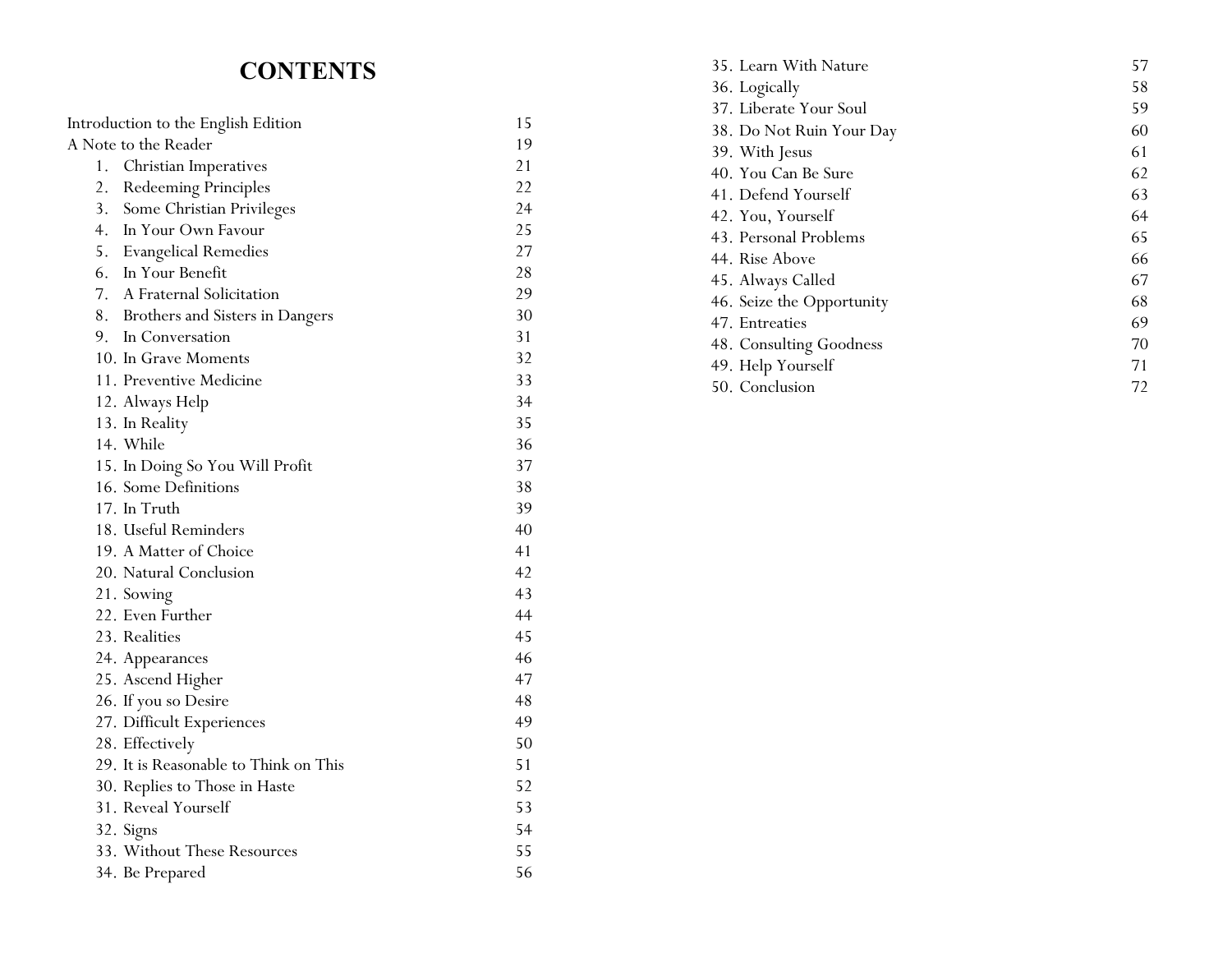### **INTRODUCTION TO THE ENGLISH EDITION**

One of the most outstanding achievements in the latter part of the past century was the scientific contact with the Spirit World, <sup>p</sup>ioneered by distinguished men and women in several countries especially Europe and the United States.

Today, after several decades of direct communication with that world, a vast body of knowledge has been compiled in abundant literature and textbooks expounding the precise laws which govern the invisible plane and the phenomena of spirit manifestation on Earth.

The Spirit Doctrine also known as the Third Revelation<sup>1</sup>, with its three aspects of science, philosophy, and religion, has appeared in this age in order to revise conceptions, remove doubts, and impart more reason and logic to religious faith.

For the first time in recorded history, Man has been led to approach religion not only with deep reverence, but with an intelligent investigation of its claims and marvels as well.

The faculty of mediumship with its various manifestations, has been the dominant factor in proving the reality of the afterlife and the transcendental nature of our universe. Through this faculty a multitude of <sup>p</sup>henomena has been witnessed, demonstrating to the astonishment of many that intelligence is not merely a product of brain cells.

As a result of an interview with Sir Oliver  $Lodge<sup>2</sup>$  in the early 1930's, a British magazine published an article (of which only the highlights are recalled) having this unusual title: "The Eye does not See, the Ear does not Hear". Sir Oliver said that the body is an instrument used by the Spirit in much the same way that a piano and violin are used by the musician. The eye, he added, is only a living replica of a photographic camera which transmits, through the optic nerve, light sensations to the brain, where the image is captured by the indwelling spirit.

In addition to Sir Oliver Lodge, other eminent scientists who

studied spirit phenomena also concluded that the human body, being one of the great wonders of creation, is but a clothing of the Spirit used on the <sup>p</sup>hysical plane of existence in order that it may fulfill certain tasks, gain experience, and advance in intelligence and virtue.

Another interesting discovery of psychic research, emphasised in the writings of Allan Kardec<sup>3</sup>, was the existence of an intermediary, an ethereal body, semi-material in nature that acts as a link between the Spirit and the physical body; he named the "perispirit". Kardec pointed out that the knowledge of this element furnishes us with the key to a better understanding of supernormal manifestations, and that it is by means of this intermediary body that the Spirit will reach and act upon grosser matter.

The etheric body or perispirit, survives physical death and in the hereafter continues to serve as a vehicle for the intelligent entity or Spirit. Greatly resembling the physical body in appearance, and often seen through clairvoyance, its existence is by no means an abstract one. It can, in some instances, become visible and occasionally tangible, having been <sup>p</sup>hotographed and even weighed. Another important attribute of the perispirit is its function as the storehouse of memory, resembling, in the words of Gabriel Delanne,<sup>4</sup> "a natural phonograph ever recording sensations to be played back later on."

The perispirit, therefore, is the agent which acts between the Spirit and physical matter and carries out, in the sensory world, the orders emanating from the intelligent principle. This explains, to a great extent, the mechanics of communication whether it be related to the beyond or to the phenomena commonly known as telepathy. In this light, a "prophet" or medium is one whose etheric body make up, including all physiological qualities, are such as to permit a closer attunement with the invisible <sup>p</sup>lanes of life. By the universal Law of attraction, it naturally follows that a medium must always "be watchful and pray" as well as lead a virtuous life in order to receive the assistance of the more advanced spiritual Beings, and thus safely perform all tasks.

 $1$  According to Allan Kardec, coordinator of the Spirit Doctrine in France, the first revelation came through Moses, the second through Christ, and the third through the Spiritual Messengers. In England, Sir Arthur Conan Doyle referred to it as the "New Revelation."

<sup>&</sup>lt;sup>2</sup> Sir Oliver Lodge, F.R.S., D.Sc., LL.D., M.A., is a famous physicist and one of the first great thinkers to investigate survival by scientific methods and reasoning. Several works on the subject include: *Survival of Man; Reason and Belief; Life and Matter; Science and Religion; Raymond or Life and Death; Ether and Reality; Why I believe in Personal Immortality; The Reality of a Spiritual World*.

<sup>3</sup> Allan Kardec is a pseudonym of Hyppolyte Leon Denizard Rivail, a distinguished French educator, disciple of Pestalozzi and editor of *La Revue Spirite*, investigated survival and compiled the most widely read text books on the subject today. His main works are: *The Spirits Book; The Medium's 'Book; The Gospel According to Spiritism; Genesis; Heaven and Hell*.

<sup>4</sup> A famous French writer on the subject of life and the hereafter. An engineer by profession, he was scientifically minded and participated in many important psychic investigations. He is the author of several important books such as: *Le Phenomene Spirite; Le Spiritisme Devant la Science; Recherches sur la Mediumnité; l'Âme est Imortelle; l'Evolution Animique; Les Apparitions Materialisees des Vivants e des Morts.*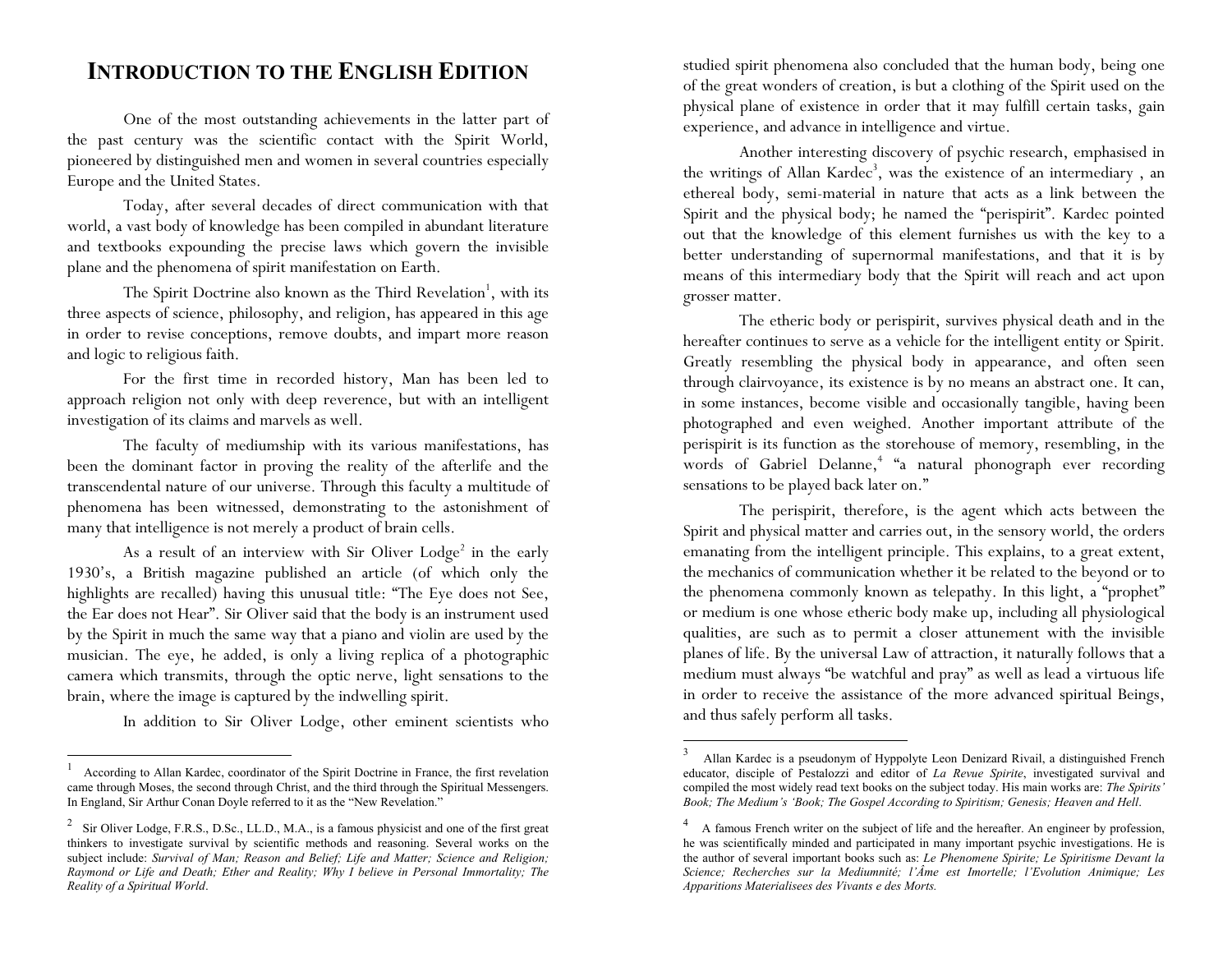Among the several phases of mediumship known today, automatic writing is the most often used in Spiritism, especially for the writings of books and messages, and for the receiving of medical prescriptions.<sup>5</sup> Two of the characteristics of automatic writing are a fast movement of the hand, which is under the control of an invisible intelligence, and a continuous flow of material regardless of the complexity of the subject. The words are at times larger in size than those of ordinary writing, and often linked together by an elongated line.

*Christian Agenda* was received through automatic writing by the Brazilian medium Francisco Cândido Xavier. In order to more fully appreciate the contents of this book, a few words should be said about this remarkable, but humble man. Though his education did not go beyond the rural elementary school of his country, he has, nevertheless, written over four hundred books dictated by evolved spirit messengers. All through his sixty years of voluntary service he has helped thousands of people and given many thousands off medical prescriptions through automaticwriting. For this intensive work and the patient ear he lends to people's problems, he does not receive any payment whatsoever.<sup>6</sup> All the copyrights of his books have been donated to help the poor, and the Spiritist Movement in general, on the grounds that been mediumistically written they do not belong to him.

Assisted by highly evolved spiritual Guides, "Chico" Xavier as everybody calls him, constantly seeks to regulate his life to be in accordance with their lofty standards. To those who know him, it is at times difficult to determine which is the more excellent, the moral teachings he receives or the power of his own examples. His attitude towards mediumship and service may be summed up as faithfully reflecting the injunction of Jesus, made to His disciples to freely give what they have freely received.

Andre Luiz, the spiritual author of this book, is a pseudonym of a renowned doctor who lived in Rio de Janeiro in the early part of this century. He has written, mainly through Xavier and later also through the medium Dr. Waldo Viera, several other books, among which is the wellknown series beginning with *Nosso Lar.<sup>7</sup>* In this book, Andre Luiz describes his first experiences in the Spirit World where he arrived completely unprepared for the new state of existence; he also describes his suffering in the lower regions and subsequent rescue, and gradual adaptation to a life more real and more intense than the one on Earth. He tells about "The Astral City" itself, which is the name of a spiritual colony in the vicinity of the Earth's sphere, where he was transported for treatment and instruction. All of André Luiz's other works continue to be highly instructive, dealing with a great variety of subjects, all dictated for the sole purpose of helping terrestrial Man to understand the many problems affecting this and the next life, and showing the best path to be followed.

André Luiz, however, is only one of the many spirit communicators working today through Xavier, each of them using their particular literary style. Among these messengers are at least one hundred poets whose verses, now proclaiming the spiritual message, often exceed in beauty and wisdom the ones they wrote while still on Earth.

Of the books received by Francisco Cândido Xavier alone, the number of copies printed has reached several millions, and *Christian Agenda* is now in its twenty-first edition in the original Portuguese<sup>8</sup>. Most of Chico's work has been published by the Brazilian Spiritist Federation, which for nearly a century, has guided the movement in that country wisely steering it along the path of Christian charity, offering gratuitous service, and brotherly love.

#### S. J. HADDAD

<sup>5</sup> At each of his sittings Francisco Cândido Xavier is known to receive a stack of prescriptions three or four inches high. The medium José Arigó, known as "The Surgeon of the Rusty Knife," wrote numerous and unusually long prescriptions on the average of one per minute.

<sup>6</sup> Non-professional mediumship is stressed by the Allan Kardec school, which is generally followed in Latin America. Through spirit messages, Kardec was instructed about this matter, and became convinced that the Spirit Doctrine should have no clergy and its services be entirely free of any charges or donation. Consequently, mediums and other Spiritist workers in Brazil usually have regular occupations as sources of income. Spiritual work is performed only in their leisure hours.

<sup>7</sup>Literally "Our Home." Currently in its  $47<sup>th</sup>$  Portuguese edition, with over 1,250,000 copies sold, it was the first book Xavier received from the spirit André Luiz., This book was followed by several others among which the translated titles are: *In the Greater World; Labourers of Eternal Life; The Messengers; Missionaries of Light; Liberation; In the Domains of Mediumship; Action and Reaction; Between Earth and Heaven "Nosso Lar"* is the only book available in English, published by the Allan Kardec Publishing Ltd, under the title *"The Astral City."*

 $8\,$  By 1997 this book has reached its 33rd edition in Portuguese, totaling 450,000 copies in all.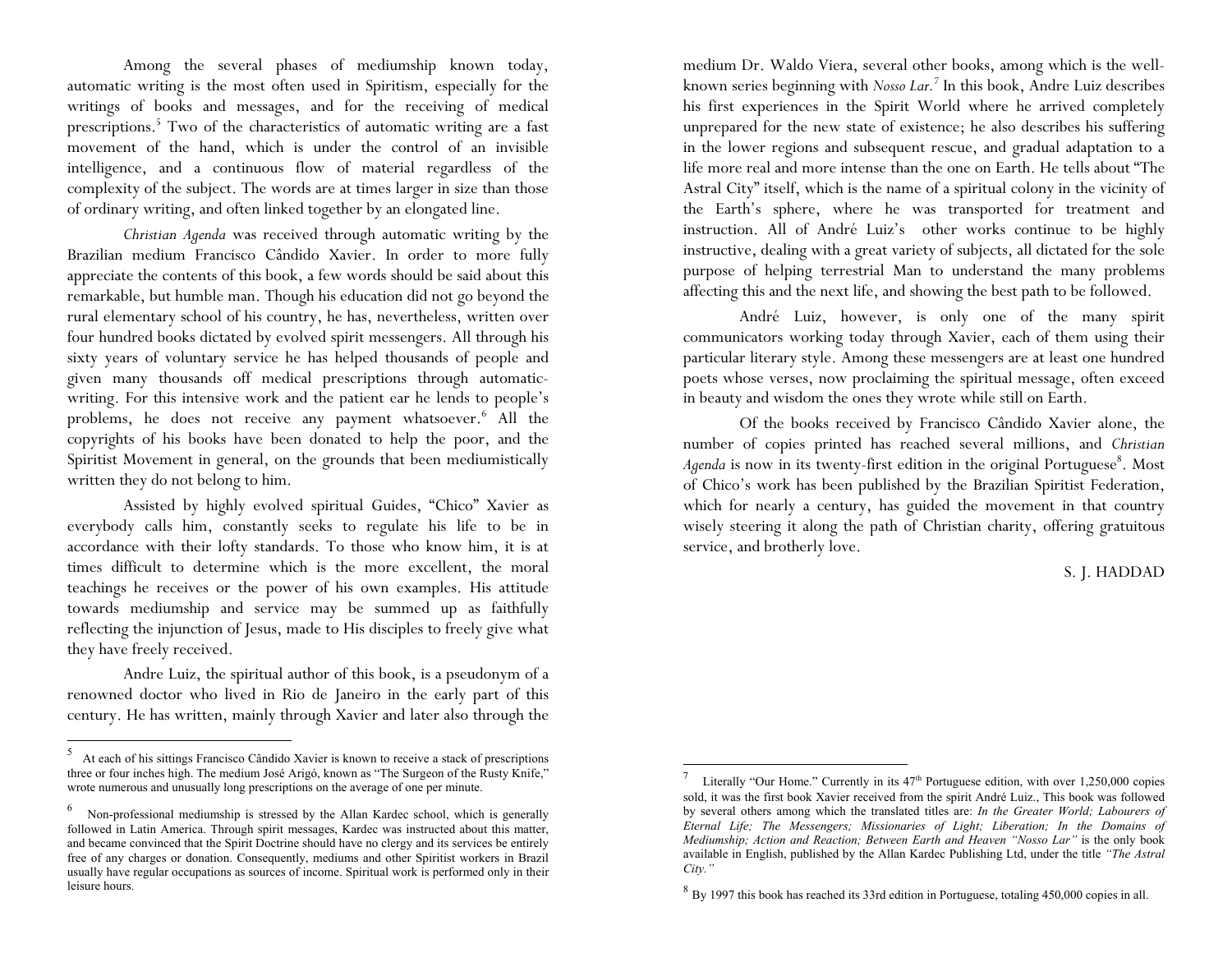### **ANOTE TO THE READER**

Legions of companions are seeking guidelines worried about finding the best way to live their lives…

They would like to receive direct suggestions from the Spirit World that would elevate them to the height of an easy victory. They would like to readjust everything that concerns their business, to all of a sudden modify the mental attitudes of their loved ones, and penetrate the secrets of improvised circumstances involving the free will of others, taking advantage of the opinions of their brothers and sisters who are discarnate, inhabitants of other spheres of life. However, no one can evade the lessons of experience with their function of always instructing and perfecting.

In view of this reality, any orientation that is not based on the person's inner harmony will be nothing more than a play upon words, often laudable and beneficial, at the service of accommodation.

When transformed to goodness Man represents the fundamental guarantee of human happiness. That is why it is imperative, before all else, to realise the greatness of being in relation to life and the Universe, which are always touched by the Divine Wonders in their smallest details.

How can events be guided, measures adopt, manifestations controlled or brought into harmony for specific ends, situations and occurrences which lie within ourselves?

If an aborigine were to be transported into a palace of modern culture he could not possibly demand that civilisation retrogress to the state of primitive huts in order to satisfy his deficiency of understanding. On the contrary, his duty would be to educate himself in order to comprehend the progress of the world.

The astronomer whose feet are firmly planted on the ground, would not ask the stars to leave the courses set for them in infinite space by Cosmic Laws. It is his obligation to perfect optical instruments so as to be able to reach his objectives when facing the celestial greatness.

It would be childish to keep driving away insects which swarm on an infected centre under the pretext of healing it. Logic dictates that the wound be treated and the infection removed.

Mankind, having Heaven as its inheritance, will always reflect

upon the Divine Paternity in accordance to the level wherein he finds himself.

Let us, therefore, flee from the age old intentions of gaining easy access to cheap benefits.

We cannot deny the imperative need to collaborate in the journey towards evolution.

In all departments of the Universe we will find benefactors and those who receive benefits. For the hierarchy itself to function properly it must be founded upon the principles of solidarity.

Nevertheless, it would not be licit to despise favours, neither should we accustomed ourselves to protection.

Systematic protection is comprehensible for the tender young <sup>p</sup>lant, just as it is natural to support the beneficial vegetable which is heavily laden with fruit. But for ourselves who are affected by the revelation of immortality, we are the owners of only the most rudimentary knowledge and are far from a super production in the area of goodness. We are human Spirits at some distance from our original inexperience, but still lacking in virtues. We are justifiably needing to illuminate our consciences, perfect our sentiments and individual qualities, so that we do not receive God's blessings in vain.

This little course in spirituality which André Luiz is offering is not a presumptuous collection of rigorous recommendations. It is a friendly message to those who ask for instructions from the spiritual entities, as if the true work of salvation were resident outside of themselves. This book presents a few words from our sphere of struggle where we learn that the miracle of perfection is the result of effort, knowledge, discipline, elevation, service, and perfectioning within the temple of our "Spirit."

Therefore, we are not dealing with a pretentious manual.

Here, dear reader, you will observe only the recollection of the ancient teachings of the Master in a new setting of words being presented for us to remember, together with Him that the Divine Kingdom (the edification of God within Man) will. in truth, never come to the world through outward appearances.

#### EMMANUEL<sup>9</sup>

<sup>&</sup>lt;sup>9</sup> Spirit guide to Francisco Cândido Xavier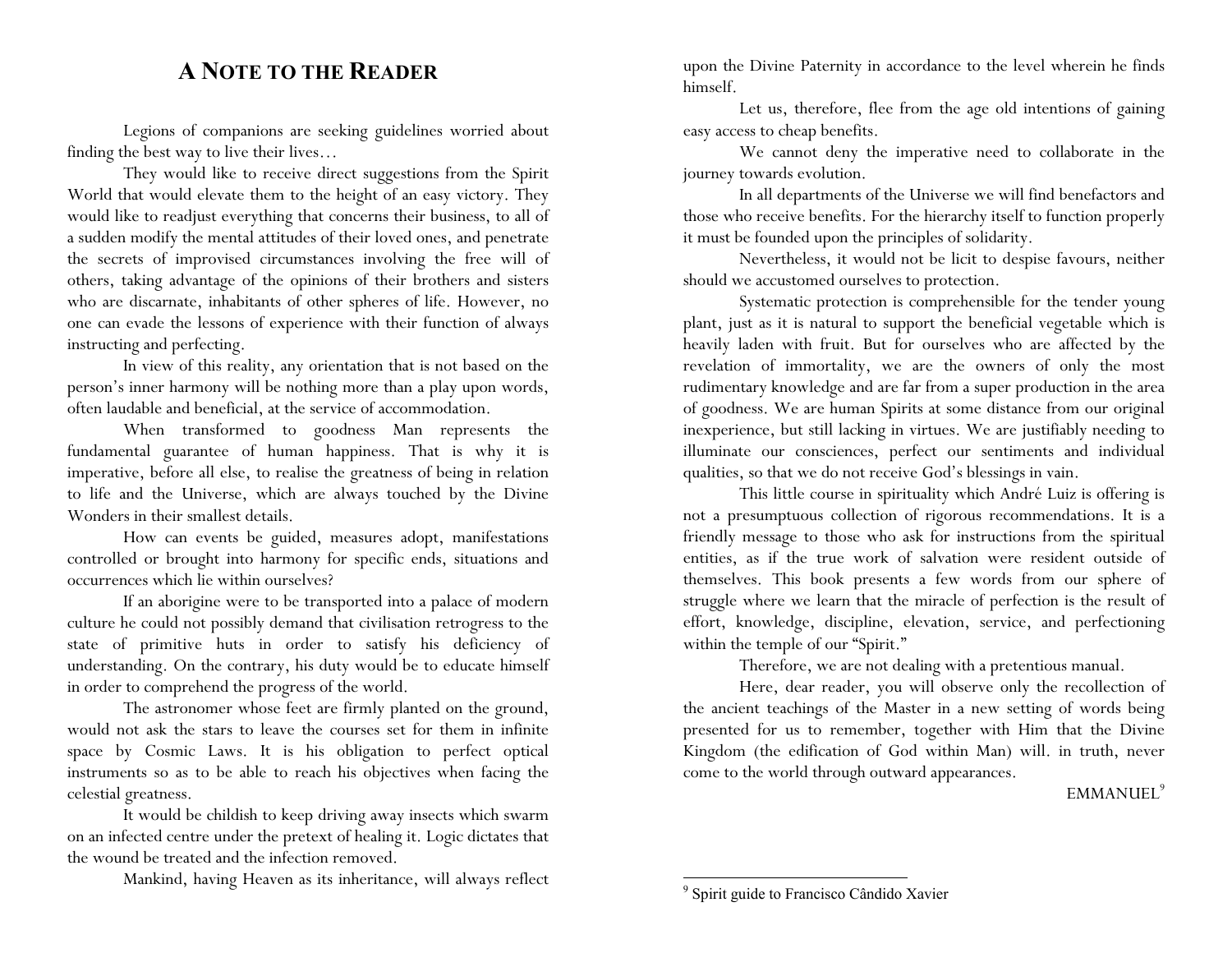## 1 CHRISTIAN IMPERATIVES

Learn – humbly. Teach – practising. Administer – by educating. Obey – willingly. Love – edifyingly. Fear – yourself. Suffer – benefitingyourself. Speak – constructively. Hear – without malice. Help – by elevating others. Assist –uplifting others Pass by – serving. Pray – serenely. Ask – with discernment. Wait – working. Believe – actively. Trust – watchfully. Receive – and distribute. Attend – graciously. Cooperate – with detachment. Offer urgent assistance – through improvement. Examine circumstances – with criterion. Clarify – respectfully. Sow – without anxiety. Study – while perfecting. Walk – with everyone. Advance – offering help. Act – for the general good. Correct – with kindness. Forgive – continuously.



Do not forget that God is the central theme of our destinies. Desire the well being of others as much as you desire it for yourself. Come to terms quickly with your adversaries. Respect your neighbours' opinion. Avoid disagreeable disputes. Lending without expecting restitution. Give your assistance in good works happily. Do not worry about slanderers. Thank your enemy for the value he ascribes to you. Help children. Do not abandon the old and the sick. Where benefits are concerned, think of yourself last. Apologise sincerely. Criticise no one. Straighten out your own defects before correcting those of others. Use faith and good judgment. Learn to sow, that you may reap a good harvest. Do not expect grapes from the thornbush. Free yourself from the weight of excessive conventionalism. Cultivate simplicity. Talk as little as possible about yourself and your problems. Stimulate the noble qualities of your companions. Work for the good of all.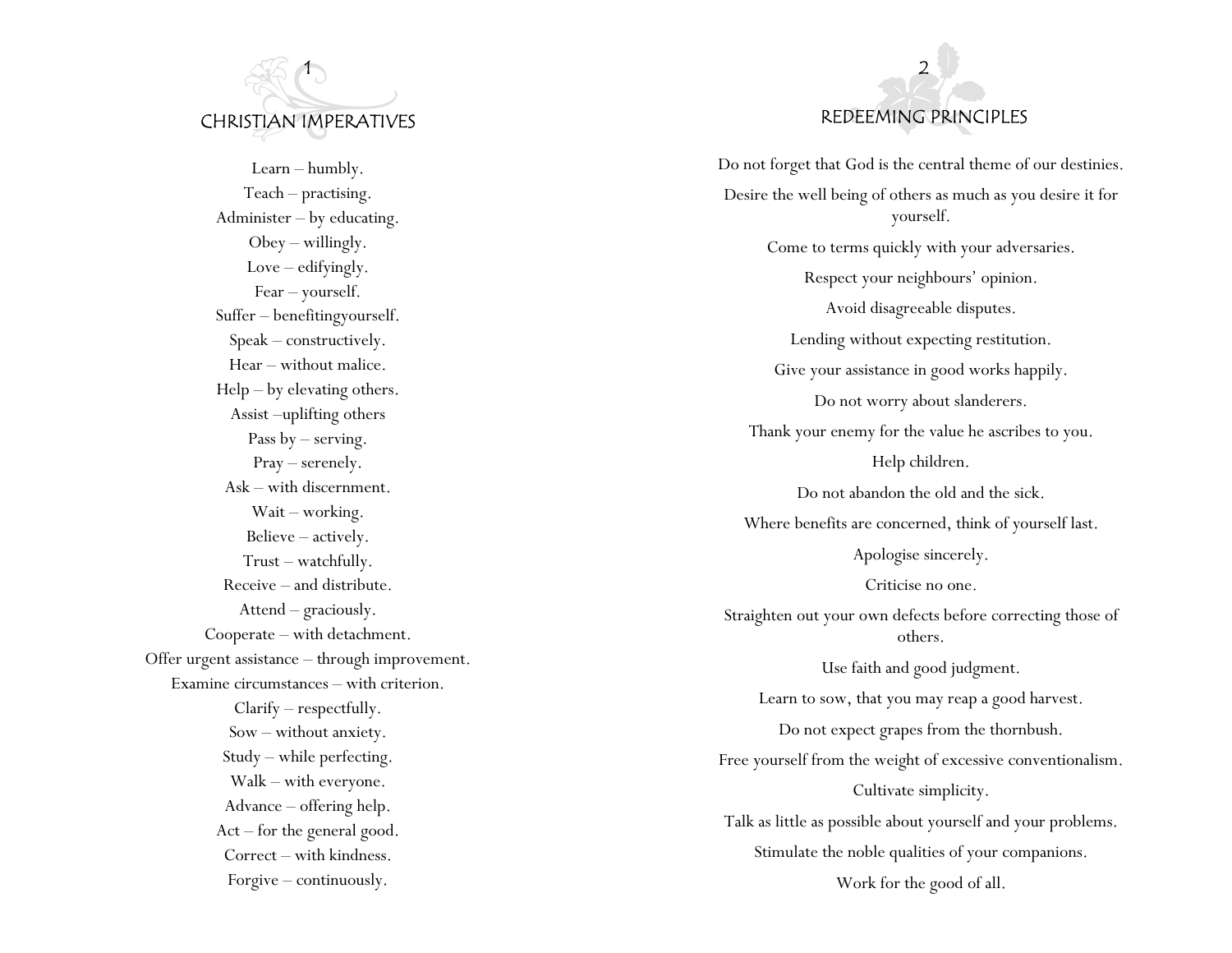#### Value time.

Organise your work knowing that each day has its obligations.

Do not be anxious.

Serve everyone with detachment.

Be happy, just and grateful.

Never impose your point of view.

Remember that the world was not made only for you.

\*

Social sciences of today present these principles as being new. However, they are ancient, having come to Earth with Christ almost twenty centuries ago. But we, who are slow to comprehend, are even slower in applying them.

### $\odot$ 3 SOME CHRISTIAN PRIVILEGES

Maintaining supreme faithfulness to God. Forgetting personal desires while attending to Superior Designs. Humbling oneself so the hand of the Lord may be exalted. Overcoming oneself. Renouncing joyfully for the benefit of others. Reaping eternal profit from temporary losses. Working to build the Divine Kingdom. Maintaining hope, while others despair. Entering into the temple of silence in the midst of commotion. Maintaining one's faith above the torment of doubts. Silencing oneself in time to avoid hurting others. Speaking constructively. Listening to the Divine Friend when in solitude. Serving without compensation. Enduring one's own cross with valour. Learning and profiting from one's suffering. Loving, without demanding. Helping in secret. Sowing with Christ, detached from the results. Finding brothers and sisters in all places. Cultivating the pleasure of being useful. Discerning the just worth of causes and of things. Purifying evil. Assisting those who err with sincerity. Forgiving as many times as necessary. Overcoming obstacles. Preserving joyfulness and sweetness. Maintaining cheerfulness. Detaching oneself from the deceits of the world before the world deceives us. Persevering on the side of goodness to the end.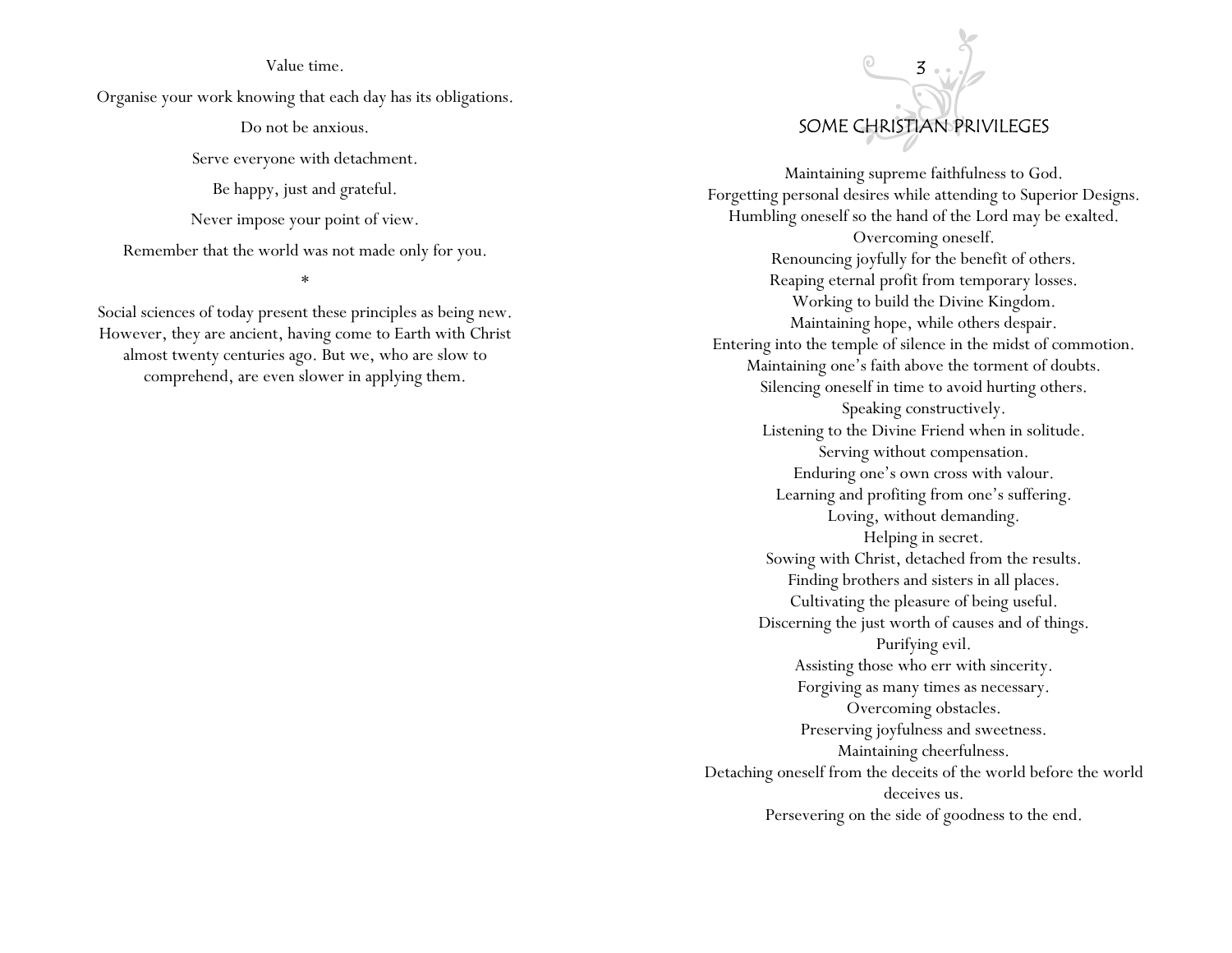

Learn to yield in the favour of many, so that some will intercede on your behalf in disagreeable situations.

\*

\*

\*

\*

\*

Help without demanding, so that others may help you without complaining.

Do not imprison those about you to your way of thinking; give your companion the opportunity to interpret life as freely as you do.

Be careful of the way you express yourself; gestures often speak louder than words.

Refer to yourself as little as possible; cooperate fraternally in the joys of your fellow beings.

Avoid overwhelming verbosity; he who talks without pause tires the listener.

\*

Leave the authorship of good ideas to others and do not worry if you are forgotten. Be convinced that any noble initiative does not really belong to you, since everything good proceeds originally from God.

Think of your adversary as a bearer of equilibrium; if we have need of friends to stimulate us, we equally need someone to show us our errors.

\*

\*

Be calm when arguing; your opponent's rights are the same as yours.

\*

If you pay too much attention to the criticism of the one who is inferior, then you must endure the constraints of the plane to which you have descended without feeling hurt.

\*

Be useful everywhere, but do not attempt to please everyone; do not undertake that which even Christ has still not attained.

\*

When faced with error, correct it first in yourself, and then in others, without violence and without hate.

\*

If treachery crosses your path, deny it the honour of indignation; examine it with a silent smile, study the process calmly and shortly afterwards, transform it into material worthy of life.

\*

Help the envious in a fraternal manner; spite is an undisguised homage to merit, and in paying this tribute, the common man torments himself and suffers.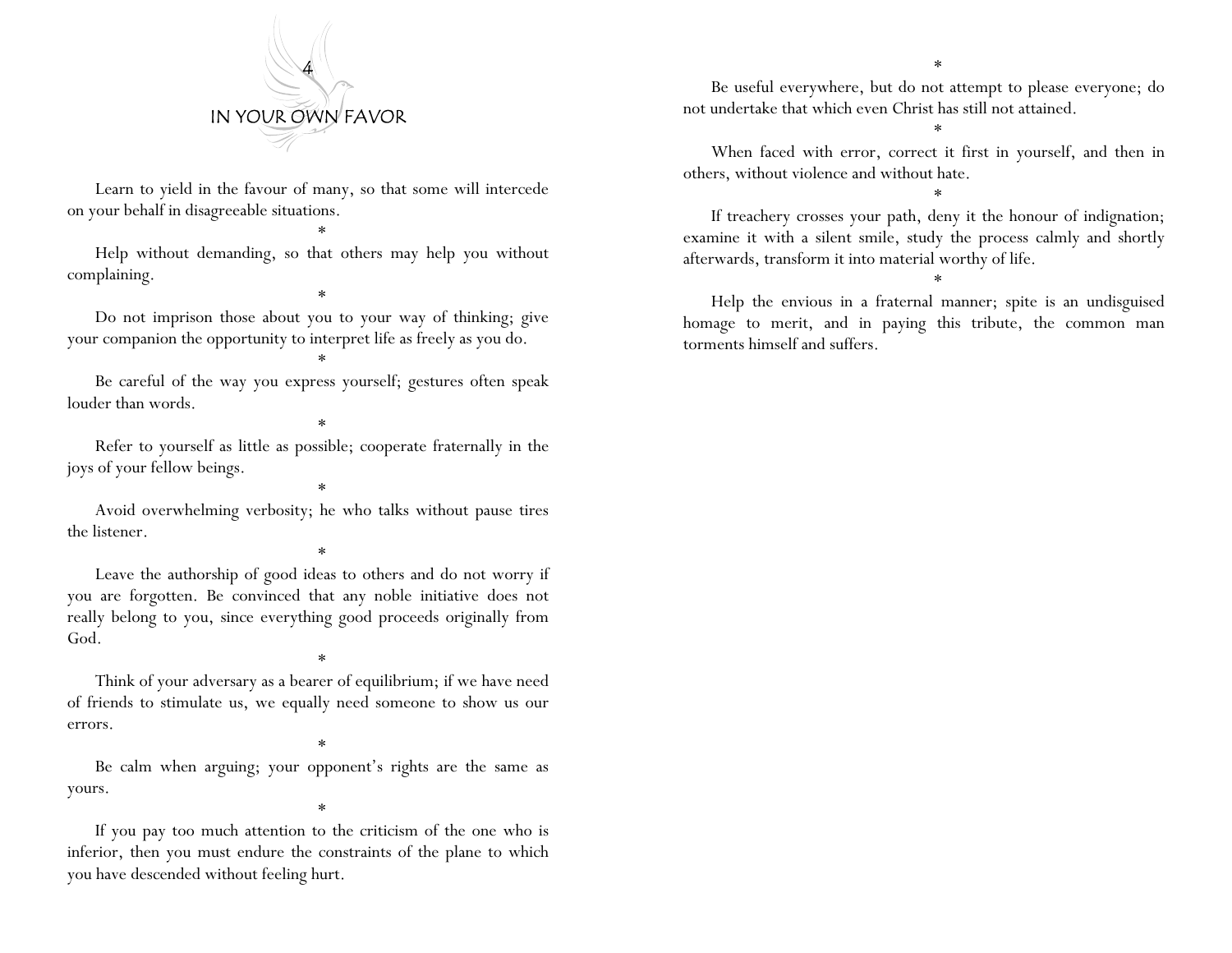### 5 EVANGELICAL TREATMENTS



Habituate yourself to serenity and strength in the circles of human struggle. Without these conquests it will be difficult for you to free yourself from the succession of inferior reincarnations.



Do not fret over the ignorant person; surely they have not had the opportunities which illuminated your path.

\*

Avoid trouble with those who are fanatics; they remain imprisoned in exclusivism and deserve compassion just as any other prisoner.

\*

Do not be perturbed with by an ill-bred person; in most cases the one who is unsociable has a liver complaint and bad nerves.

\*

Help the companion who is insecure; perhaps they do not have enough to supply their needs, while you retain an excess.

\*

Do not be angry with an ungrateful person; probably they are confused or inexperienced.

\*

Help those who make mistakes; your feet walk on the same ground, and even if you possess the possibility to correct them, you have no right to censure them.

\*

Pardon the deserter; he is weak and will return to the lesson later on.

\*

Aid the sick; thank the Divine Power for the state of equilibrium you are able to conserve.

\*

Forget your accuser; he does not know your case from itsbeginning.

\*

Forgive the transgressor; life will take care of him.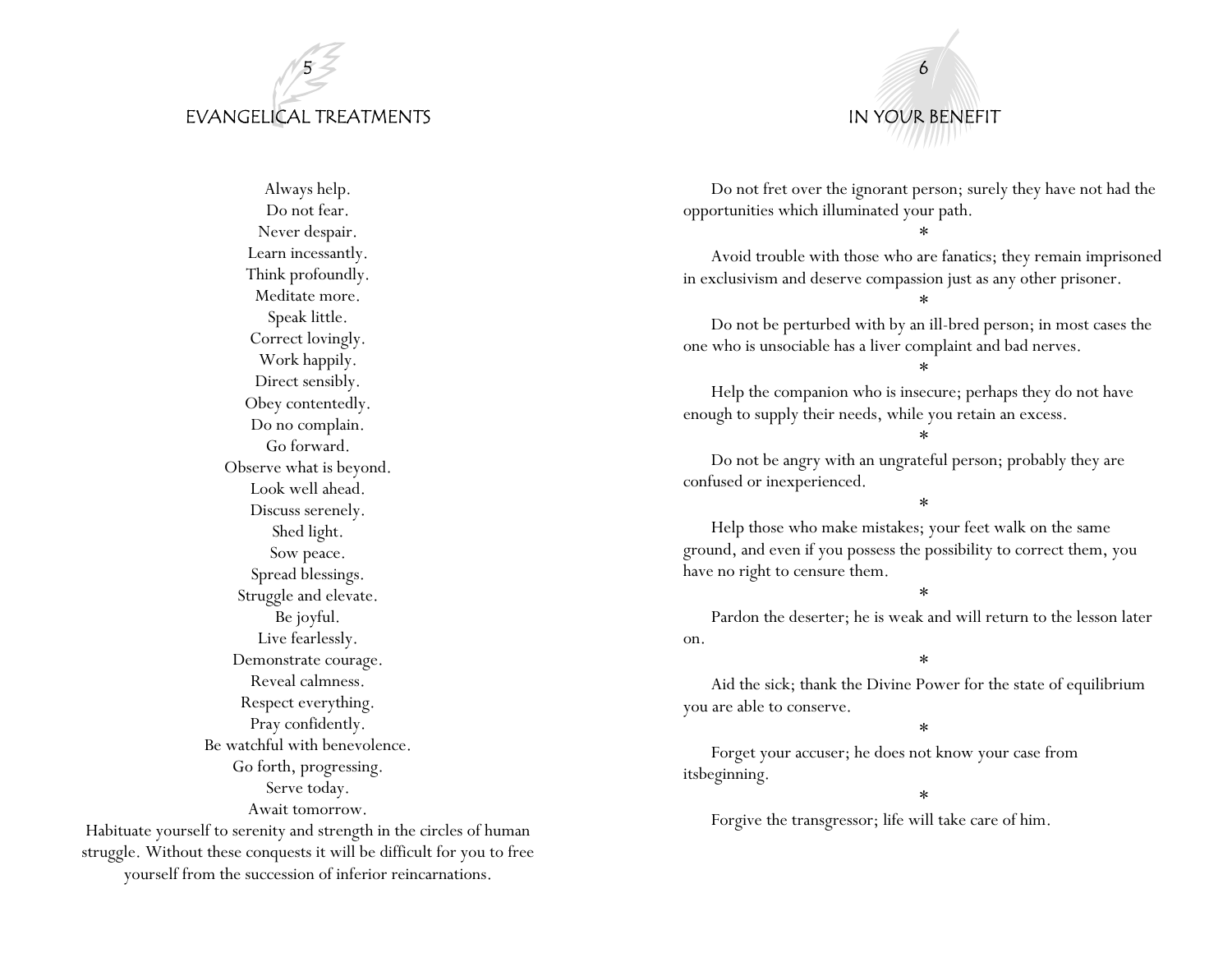### A FRATERNAL SOLICITATION

7

Help, with your prayers, all those brothers and sisters…

who never find the time or resources to be useful to anyone;

who declare themselves affronted by ingratitude on all sides;

whose eyes are cloaked in darkness and so see evil in all situations;

who dream of a thousand castles in the clouds, but do not light one candle on the ground;

who will only cooperate in the ivory tower of personal interest, unwilling to descend so as to collaborate with others;

who believe themselves to have special missions and thus entitled to exceptional benefits;

who use up precious time talking exclusively about themselves;

who give up the process of learning from the human struggle;

who never cease to find excuses for all their faults;

who want to live like orchids in the living room of the world;

who judge themselves to be the obligatory centres of general attention;

who make a fetish of illness and obstacles.

These are very sick people in need of Silent Help.

### 8 BROTHERS AND SISTERS IN DANGER

Are those who wish to transform others, from one day to the next, by the force of mere words.

\*

Are those who give intelligent opinions and good advice to everybody, while being heedless of their own problems.

\*

Are those who place their minds completely in another world without attending to the duties of the world in which they live.

\*

Are those who are constantly concerned about defending themselves.

\*

Are those who plan ten marvelous projects each day without materialising even one of them in ten years.

\*

Are those who recognize the grandeur of the Divine Truths, but never find time to cultivate them in favor of their own illumination.

\*

Are those who continually postpone till tomorrow the task of understanding and loving others.

\*

Are those who regard themselves exclusive proprietors of all the work within the field of charity without distributing opportunities of service to others.

\*

Are those who declare forgiveness of the offense, but are never able to forget the injury.

\*

Are those who find occasion to become weary of life.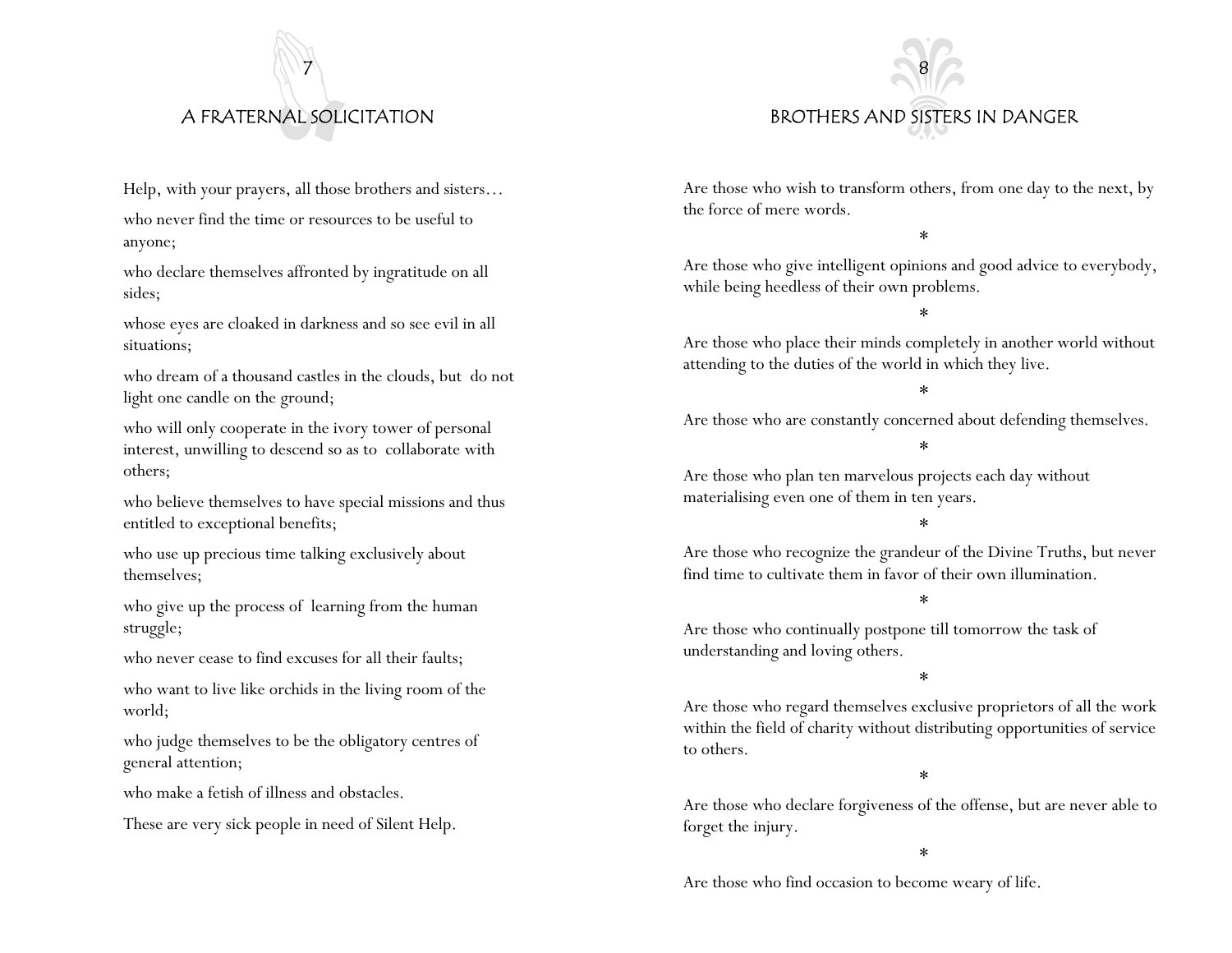

Do not become irritated with the person to whom you are talking if he does not meet your expectations. Perhaps you were not sufficiently clear in expressing yourself.

\*

When addressing someone and you do not receive a prompt answer don't complain. He is probably a stutterer; if he is not, discourtesy is a sadness in itself.

\*

When someone does not give you the solicited information as quickly as you would like, do not become irritated. Remember that deafness can happen to anyone.

\*

Avoid matters which are disturbing to the listener. We all have painful periods in our destiny about which we must be silent.

\*

Refrain from asking thoughtless questions. The person who interrogates too much often offends greatly.

\*

Cultivate courteousness with the workers of any institutions or establishment you may happen to temporarily visit. Almost always your mind is usually unconcerned in such places and ignore the problems of those serving you.

\*

Be sincere, but avoid uncharitable frankness. On the pretext of being realistic do not try to be more honest than God, from whose Loving Authority only we receive the revelations and work of each day.

\*

If someone hurts you with an unkind answer, be calm and wait. Maybe they have already politely answered others ninety-nine times, or perhaps they have just suffered some important loss.

\*

\*

Be helpful in your conversations. A good word always uplifts.

Remember that evil is never worth commenting upon.



Be calm. Life, as a state of struggle, can be good; but the state of war is never a good life.

Do not deliberate hurriedly. Circumstances, being the offspring of Superior Designs, modify our experiences minute by minute. \*

\*

Avoid inopportune tears. They can complicate enigmas instead of solving them.

\* If you have erred disastrously, do not sink into despair. Standing up again is the best measure for one who falls.

Be patient. If you cannot dominate yourself, then it is useless for you to seek understanding from someone who does not as yet comprehend you. \*

\*

If the question is excessively complex, wait one more day or one more week in order to resolve it. Time does not pass in vain.

\*

On the pretext of defending someone, do not enter into a noisy circle. There are those who make a great deal of noise as a matter of preference.

\*

Be moderate in your resolutions and attitudes. In moments of gravity your spiritual realities become more visible. \*

Be moderate in your resolutions and attitudes. Our spiritual reality is more visible in grave moments.

\* Take care in any kind of evaluation alluding to second or third persons. On similar occasions, others will be called upon to evaluate you.

\*

Never proclaim your individual merits since any excellent quality is very problematical within the frame of our spiritual acquisitions. Remind yourself that virtue is not a voice that speaks, but rather a power that radiates.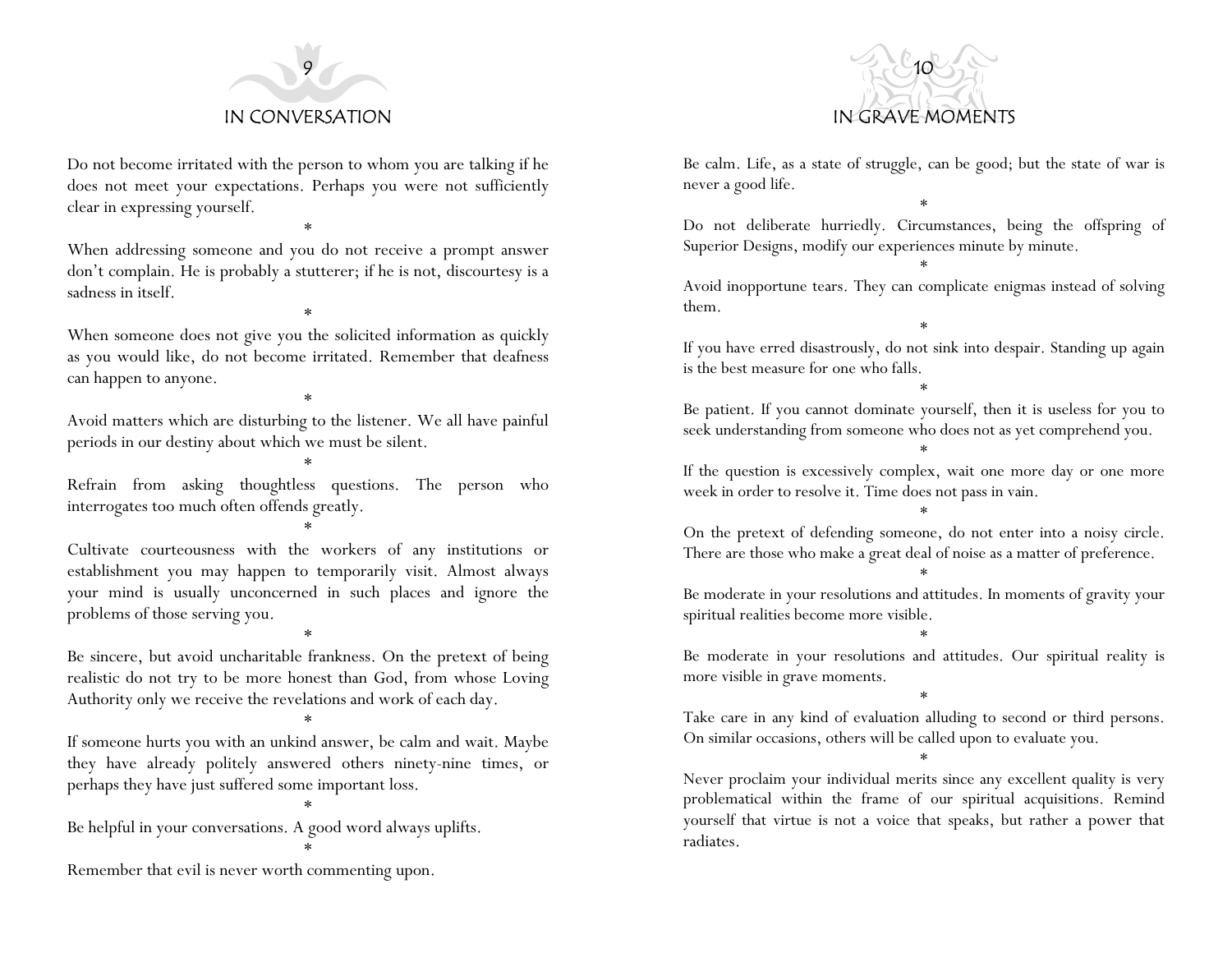



Think well before entering into argument. At times the debater is no more than a hot-head. \*

Use courage sensibly. On many occasions the courageous person is simply imprudent. \*

Observe your methods of cultivating the truth. Many people who presume themselves truthful are actually channels of disturbance and discouragement.

\* Proceed with intelligence in all situations. Do not forget, however, that many intelligent men are mere scoundrels.

\* Be strong in daily the struggles. Nevertheless, do not forget that many whom you think to be brave are unconsciously committing suicide.

\*

Esteem efficiency. But do not adopt rashness on the pretext of speed. \*

Do not confront dangers without the resources to annul them. What we set apart as bravery is often madness.

\*

Always show valour in your attitudes. Remember, however, that valour does not consist in winning at any price, but in conquering your adversary by peaceful means.

Have courage, but be moderate in your undertakings. The distance from audacity to crime is but a few steps.

\*

\*

Cultivate affability and sweetness along your path. Nevertheless, do not waste your time in useless conversation.

When faced by the night, do not reproach its darkness. Learn to disperse it with light.

\*

To condemn the swamp is useless. Help it to become purified.

Along a stony road, do not throw rocks at others. Employ the stones in useful works.

\*

\*

Do not condemn the clamour of others. Teach them a profitable lesson by your silence.

\*

When faced by difficult situations, do not be swayed by uncertainty. Confront them with a clear conscience.

\*

It is useless to blame the thorn bush. Remove it with kindness.

\*

Do not criticise the barren ground. Fertilize it instead.

\*

Do not reproach the desert. Help to dig a well under the burning sand. \*

There is no advantage in disapproving when everyone else disapproves. Instead uphold your brother or sister with a kind word.

\*

It is always easy to observe and identify evil. However, what Christ expects from us is the discovery and cultivation of goodness so that Divine Love may be glorified.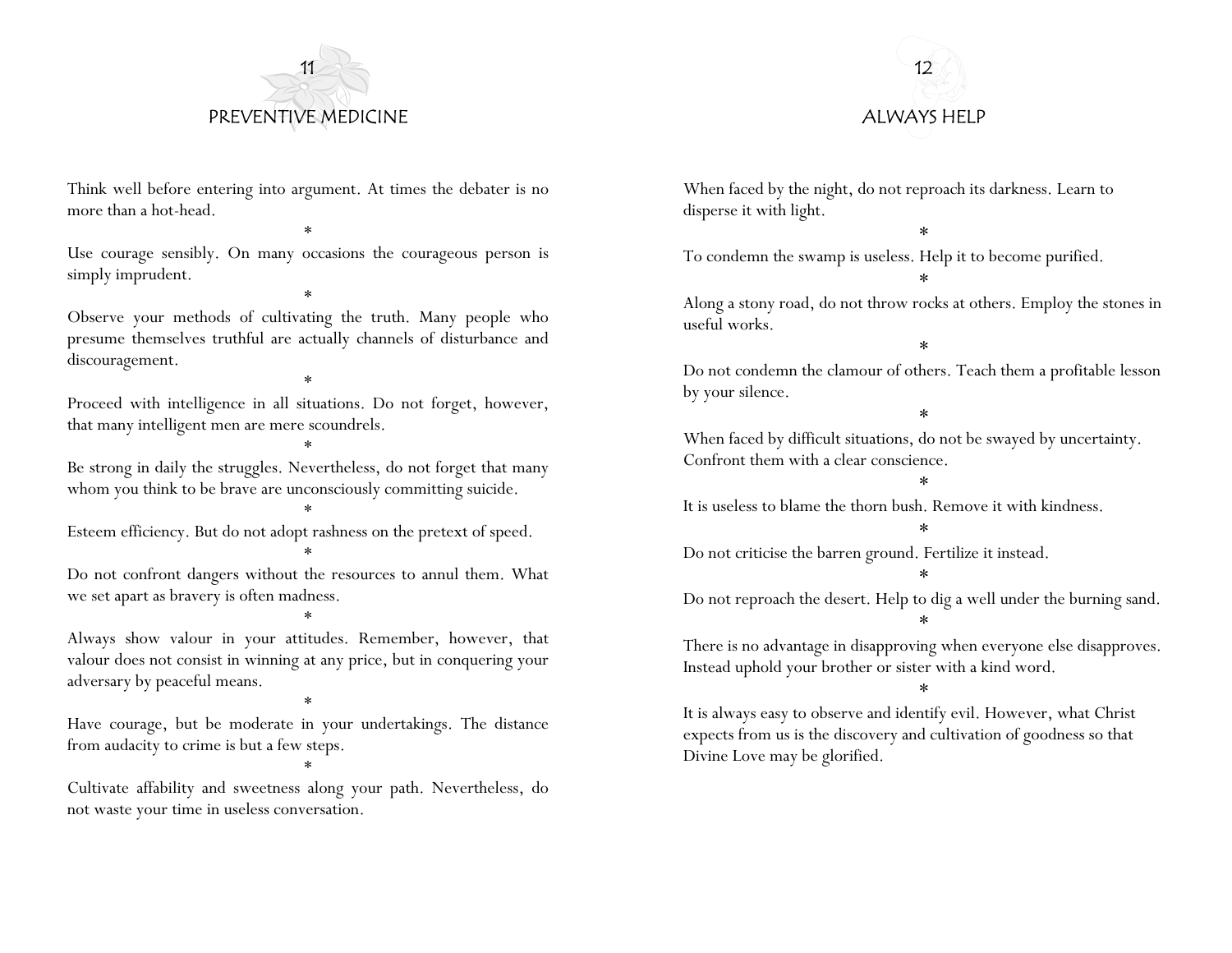



A tempest frightens. However, it will strengthen our ability to endure if we know how to receive it.

\*

Pain lacerates. But it will perfect our hearts, if we seek to profit from its passage.

Misunderstanding hurts. Nevertheless, it offers us an excellent opportunity to cultivate serenity.

\*

\*

Struggle disturbs. However, it will be the bearer of invaluable benefits if we accept its contribution.

\*

Desperation destroys. In the face of it, however, we find the opportunity to cultivate serenity.

#### \*

Hate obscures. Still, it can unveil a blessed horizon for the revelation of love.

#### \*

Misfortune overwhelms. Yet, it prepares us to better console others.

Shock terrifies. However, within it we can find the blessings of renewal.

\*

\*

Trials torment us. Nevertheless, without them, learning becomes impossible.

\*

An obstacle displeases. But it is the true producer of elevation and capability.

Seek the opportunities of good deeds while you still have time. It is dangerous to keep a head full of dreams with unoccupied hands.

\*

Kindle your lamp while there is light about your steps. No traveler can avoid the surprises of night fall.

\*

Help those about you while you have the opportunity of doing so, because the moment will come when you will not be able to carry on without help from others.

\*

Use your physical body to gather blessings from the Higher Life while it still works together harmoniously. The vase that held sublime essences will continue to perfume the air after being abandoned.

\*

Give your lessons wisely in the school of life while the book of trials still rests in your hands. Learning is a blessing, and there are thousands of brothers and sisters nearby awaiting a scholarship in reincarnation.

\*

Settle your accounts with your neighbour while the time is favourable. Tomorrow the entire scene could be changed.

\*

No one should be a prophet of death, not try to imitate the ill-omened owl. Yet while you await the opportunity to store up higher spiritual values, continue to increase your own worth and develop treasures for your soul, in the certainty that your journey to another type of existence is inevitable.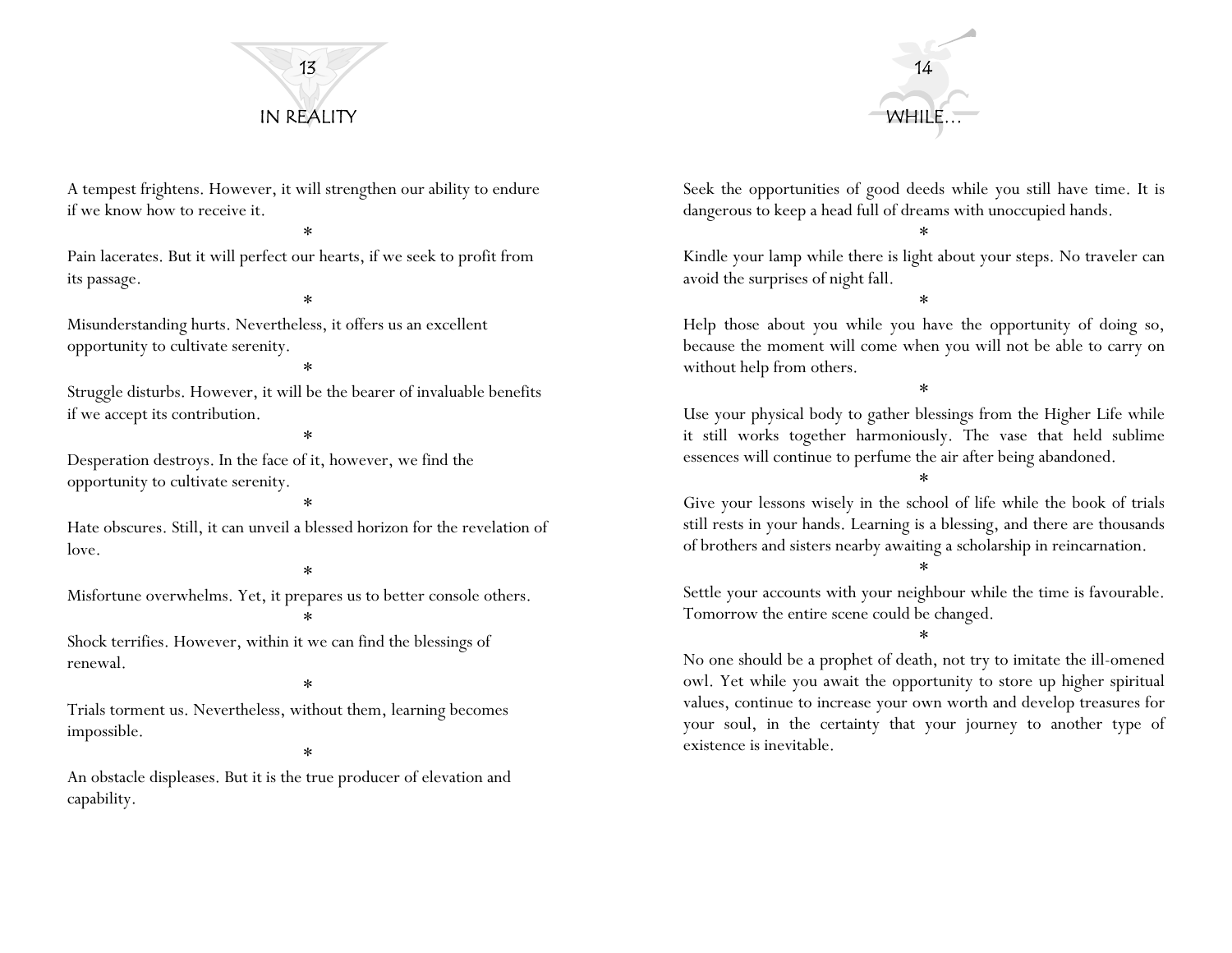

Comfort the despairing. You yourself will not escape the temptations of discouragement within the circles of struggle.

\*

Lift the fallen. You do not know where your own feet will stumble.

Extend your hand to those who in need of support. Your day for receiving cooperation will arrive.

\*

\*

Help the sick. Your own soul is not using an invulnerable body.

\*

Make an effort to understand the less enlightened companion. Know that you do not always have the necessary means for understanding as could be desired.

\*

Be sympathetic towards the unfortunate. The sky will not always be sunny for you.

\*

Be tolerant and patiently help the ignorant. Remember that there are Sublime Spirits that tolerate us and help us with heroic kindness.

\*

Console the downhearted. You cannot foresee the surprises of your own destiny.

\*

Help the offender with your good thoughts. He teaches us how hostile and disagreeable we are when we hurt someone else.

\*

Be kind to those dependent upon you. Do not forget that Christ himself was compelled to obey.



A benefactor is one who helps and goes on his way.

A friend is one who aids in silence.

A companion is one who cooperates without making us feel uneasy.

A reformer is one who restores himself to the ways of goodness.

A strong person is one who knows how to wait within the task of peaceful work.

An enlightened person is one who knows himself.

Brave person is —one who fears nothing in himself.

A defender is one who cooperates without causing confusion.

An efficient person is one who acts for the benefit of all.

A winner is one who conquers himself.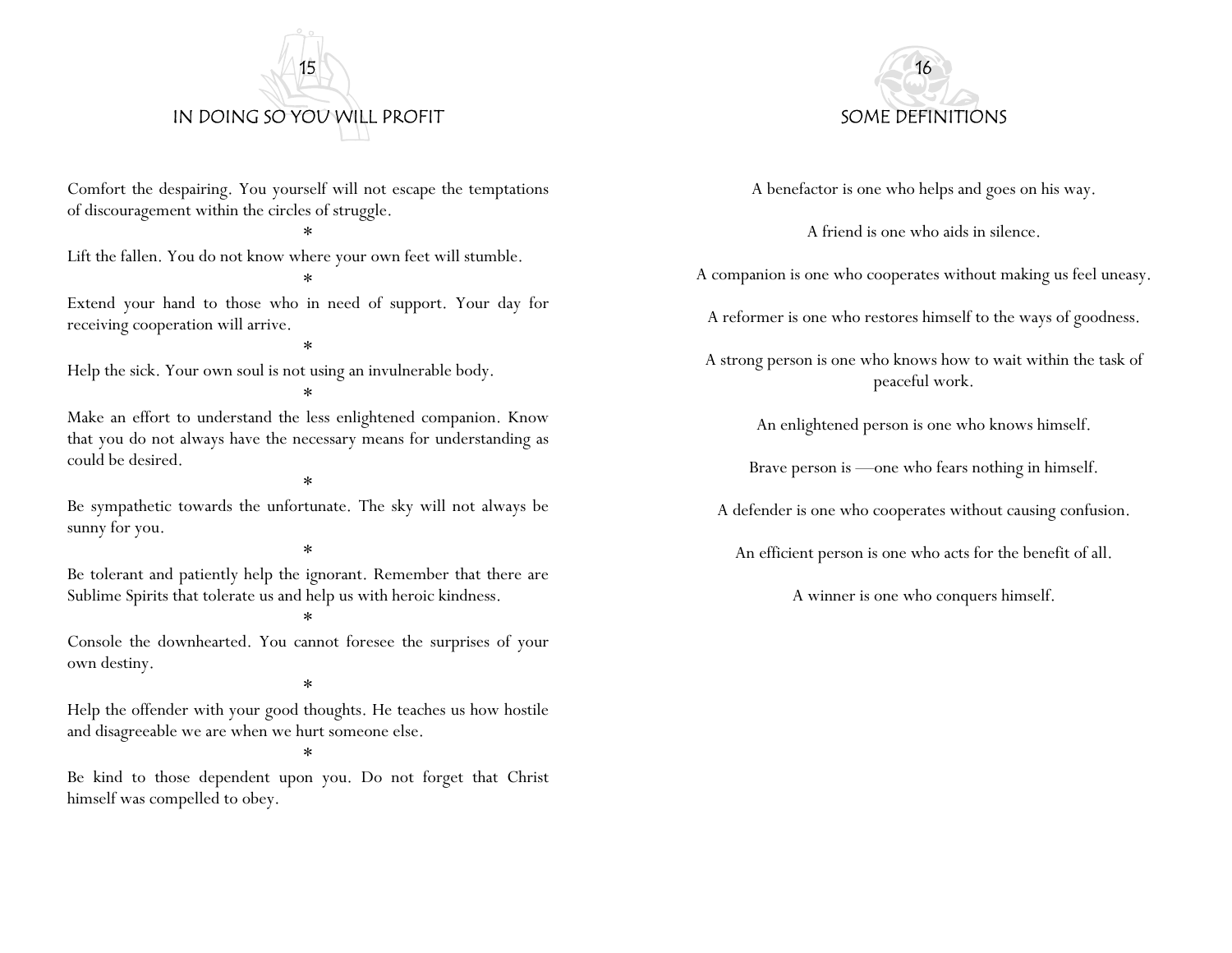

The saint does not condemn the sinner. He helps him without being presumptuous.

\*

The wise person does not ridicule one who is ignorant. He instructs him in a brotherly manner.

\*

The enlightened person does not insult those walking in darkness. He illuminates their path.

\*

The instructor does not blame the stumbling apprentice. It is the insecure sheep which most needs the shepherd.

\*

The good person does not persecute the one who is bad. They assist them to better themselves.

#### \*

The strong person does not malign the weak. They help them to raise themselves up.

#### \*

The humble person does not avoid one who is proud. They cooperate silently in their favour.

\*

The sincere person does not disturb others. They bring harmony to all.

\*

The unpretentious do not criticise the vain. Whenever necessary they help without ostentation,.

\*

The Christian does not hate or hurt. He follows Christ, serving the world.

\*

Otherwise, titles of virtues would only be external coverings which time would destroy.



Do not continually ask for spiritual guidance. If you already have tuppence worth of Christian concepts, then you understand enough to know what to do.

\*

Do not waste your energy trying to straighten out others by imposition. When we straighten ourselves out we realise that the world is administered by Divine Wisdom and that the obligation to cooperate continuously toward goodness is our fundamental duty.

\*

Do not blame the discarnate spirits for your failures in life's struggles. Note the rhythm of your own life, examine your income and expenditures, your actions and reactions, your manners and attitudes, your obligations and decisions, and you will recognise that you have the situation you sought and that you reap exactly what you sown.

\*

Do not appeal systematically to your spiritual friends with regard to petty everyday tasks. They are equally busy and confront problems greater than yours and their responsibilities are more grave and immediate. Within the common struggles on Earth, you would not have the courage to ask a generous and kind professor to perform the functions of a baby sitter.

\*

Do not wait for death to solve the problems of life, nor claim sickness or old age as an excuse to stop learning, because we are still very far from Heaven. The grave does not bring a miraculous transformation, but opens a wider door to our own conscience.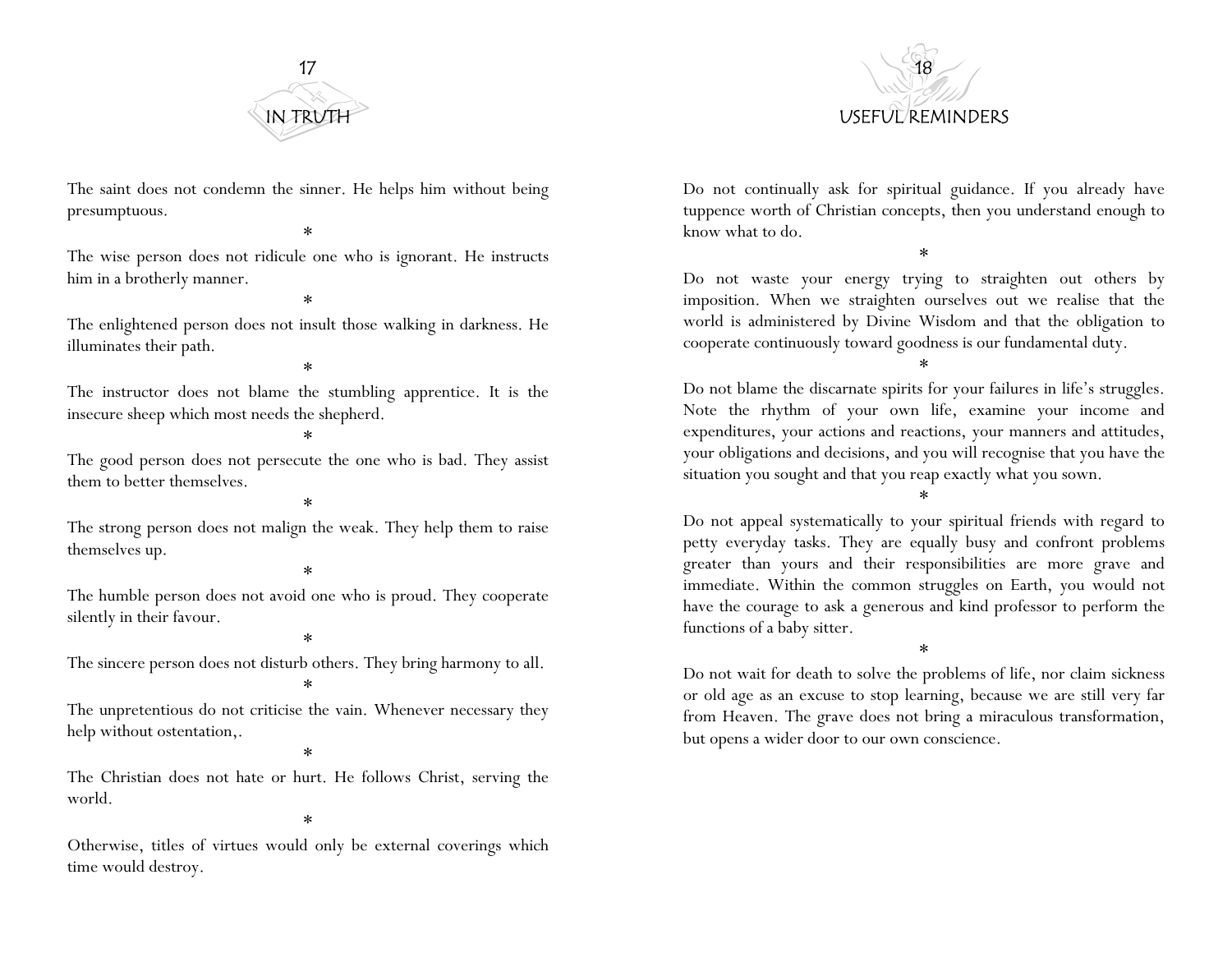

Look for a delinquent and you will find many offenders. It is necessary, then, for you to possess an immense reserve of love in order to reform them without becoming criminal yourself.

\*

Seek to identify a fault and you will find innumerable ones. Faced with that situation, it is essential that you be sufficiently enlightened so as not add your error to the errors of others.

\*

Try to locate one thorn and you will encounter various thorn bushes. In such case, it is necessary that you remain very well balanced in order not to hurt yourself.

\*

Place too much attention upon a stone in the road and, shortly, the ground will become very stony to your eyes. After that, you will need a great deal of resistance not to succumb to the roughness of the journey.

\*

Approach goodness, look for it with determination, and kindness will illuminate your path. Only then will you be perfectly equipped to win the war against evil.

# 20 NATURAL CONCLUSIONS

The patient person never despairs. The anxious sooner or later complain

\*

The brave endures difficulties, overcoming them. The reckless confront dangers without ponderation.

\*

The enlightened person stands out. The theorist talks excessively.

\*

The friend studies ways to help. The adversary watches for means to hurt.

\*

The common man helps according to his inclinations. The Christian always help.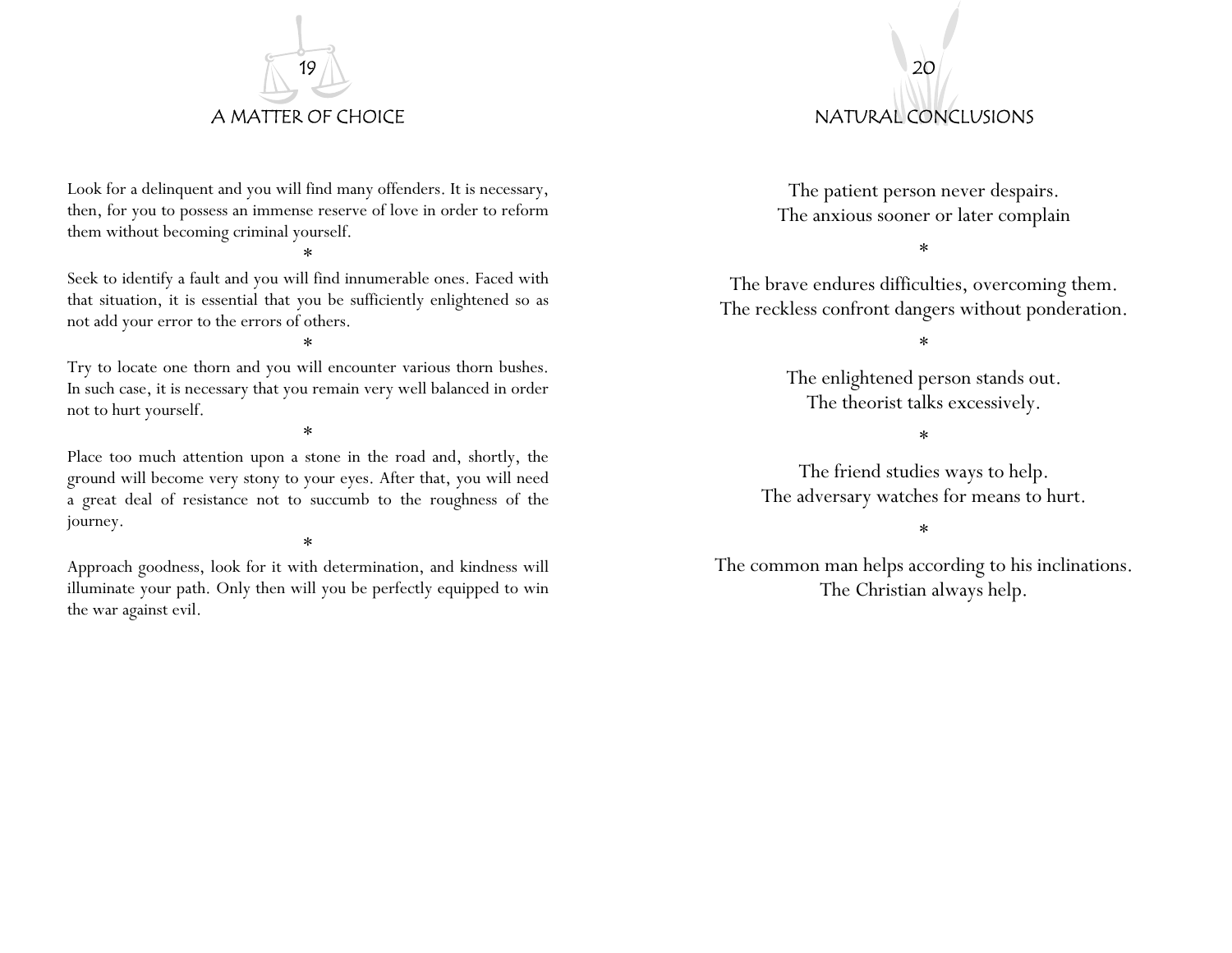



Your generosity will call the goodness of others to your aid.

\*

Your simplicity will solve problems for many people.

\*

Your complexity will give rise much insincerity in others.

\*

Your indifference will produce visible coldness in others.

\*

Your sincere desire for peace will guarantee tranquillity along your path. \*

Your belligerency will bring forth fruits of anxiety.

#### \*

Your blunt frankness will provoke rude responses.

\*

Your refinement will inspire correct manners in those who follow you.

\*

Your superior spirituality will motivate sublime spiritual achievements.

#### \*

We sow and we reap daily. Life is also a soil which receives and produces eternally.

To have a mouth that is perfumed is not enough. It is imperative that it be incapable of hurting others.

\*

The cleanliness of your hands is important. However, it is essential to verify what they do.

Good ears are certainly a treasure. However, Divine Justice, will want to know what you are listening to.

\*

\* Excellent vision is a laudable quality. Nevertheless, it is of interest to note how you look at life.

\*

To have physical health is to possess a valuable gift. But it is necessary to consider what you do with your healthy body.

\*

Clear reasoning is a virtue. Still, it is essential to observe in what mental zone you are reasoning. \*

A beautiful imagination is like a marvellous castle. It is well to note with what images you furnish your inner palace.

\*

Strong emotions characterise of internal richness. Nevertheless, it is necessary to verify how you spend your emotions.

\*

The ability to be intensely productive is a precious resource. But it is essential that you know the substance of that which you produce.

\*

The capacity to proceed joyfully through life is a blessing. Nevertheless, remember to watch the direction that your feet are taking along the way.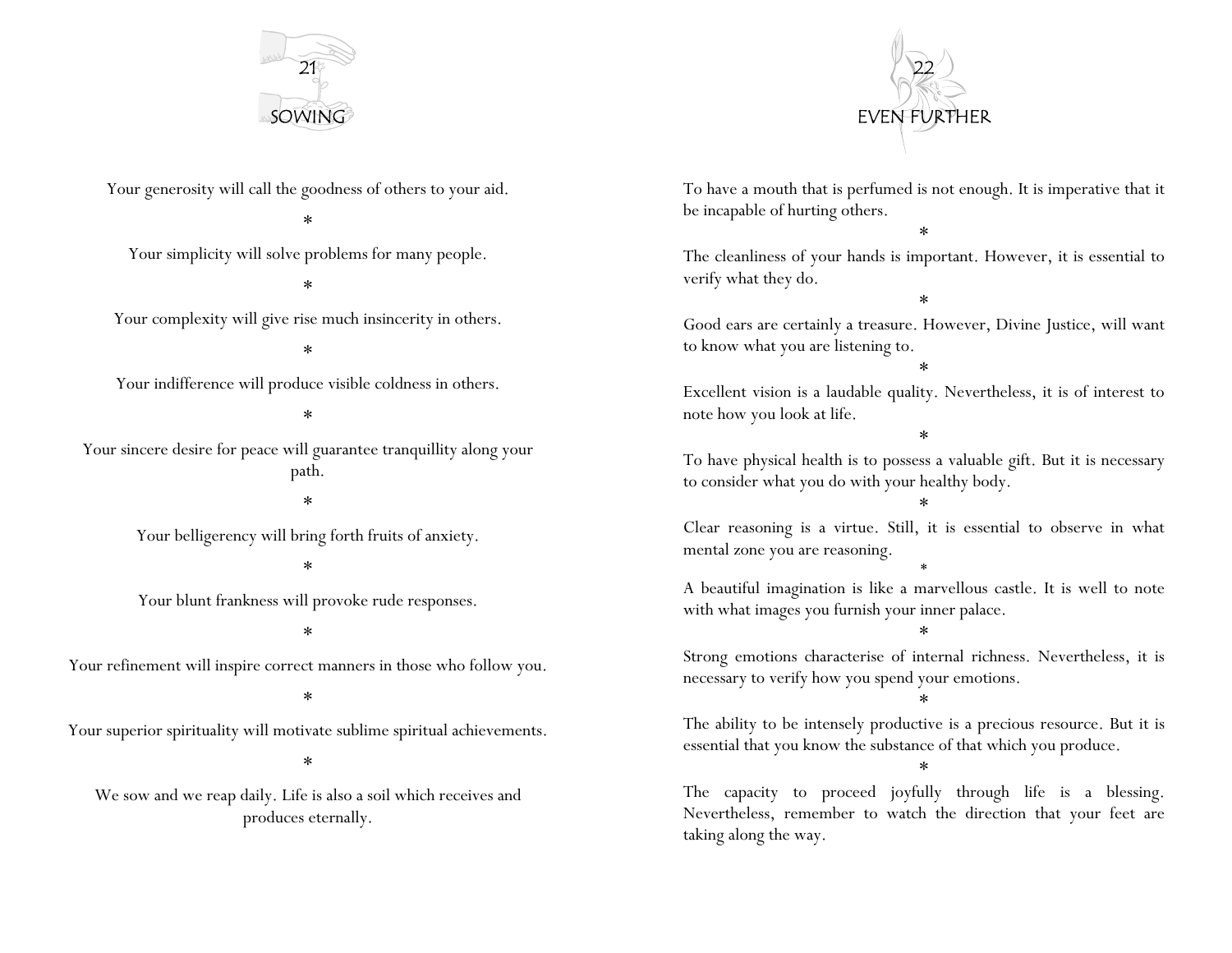

The clown that you mock is frequently a brave soldier of good cheer.

\*

The extremely adorned woman of whom you usually disapprove, in many occasions dressing like that in order to help a great number of working hands.

\*

The singer who performs smilingly from whom you often turn away in boredom, in the belief that you are preserving your own virtue, is usually trying to earn bread for many needy relatives, and thus deserves consideration and respect.

\*

The well-to-do person who appears to be lazy and unproductive is, perhaps involved in projects that you would never find the animation to tackle.

\*

Do not judge others by their appearance. The truth, like the Kingdom of God, is never displayed in outward appearances.



Do not incriminate the brother who appears to be wealthier. Perhaps they are merely a slave to obligations.

\*

Do not condemn the companion who was raised to a position of authority. He is probably a mere debtor to the multitude.

\*

Do not envy the one who administers while you obey. Frequently they are suffering a painful process.

\*

Do not disdain the colleague who is conducted to greater prominence. The responsibility that weighs on his shoulders can be an incessant torment.

\*

Do not censure the woman who dresses luxuriously. For her, luxury is probably a bitter trial.

\*

Do not criticise the polite in manner who seem insincere at first sight. Possibly they are avoiding serious crimes or great discouragements.

\*

Do not fret over the ill-humored friend. You do not know all of his inner difficulties.

\*

Do not become displeased with the person whose conversation is futile. You were also like that when you lacked experience.

\*

Do not mutter against the inconsiderate young. Help them whenever you can, remembering that you were once considered to be irresponsible by many people.

\*

Do not be intolerant in any situation. The clock ticks incessantly, and you will likewise face numerous difficult problems along your own path as well as on the paths of those you love.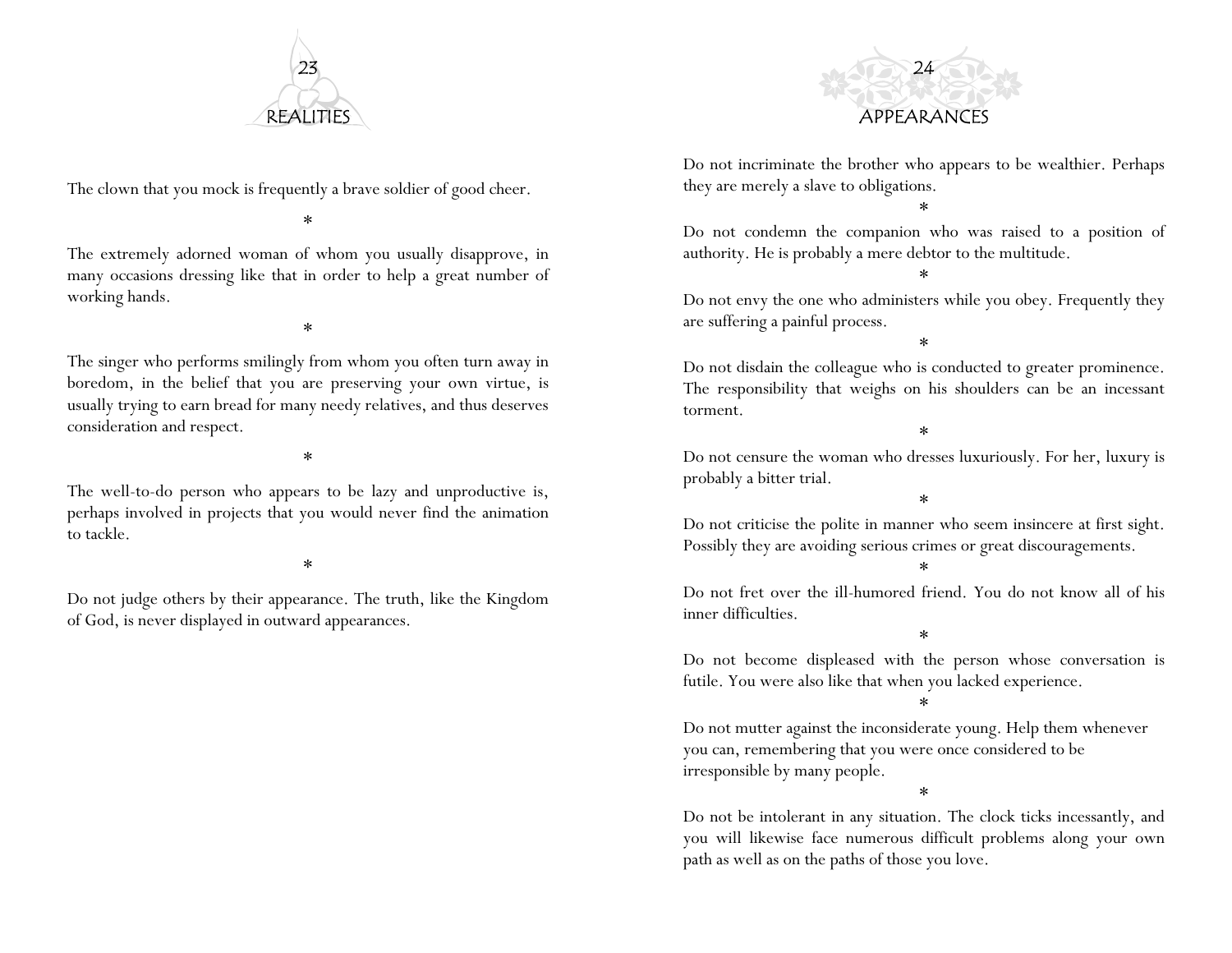

Do not be hurt by slander. Live in such a way that no one will believe the slanderer.

\*

Do not be set back by perturbations. Follow your path attending to the superior purposes of life, because the makers of confusion will be many.

\*

Do not be concerned with unwarranted accusations. You can realize many valuable plans to counteract the unjust accusers.

\*

Do not be troubled by untoward mistrust. You can employ your clear conscience in honest service anywhere.

\*

Do not become discouraged by criticism. Censure is something within everyone's reach, but elevated achievements are the work of only a few.

\*

Do not become disheartened by unfavourable opinions. If you remain devoted to goodness, the approval of your own conscience will prevail over any other opinion, no matter how respectable.



If you desire to become in effect a Christian, then: by losing, you will win in the human battle; by yielding, you will obtain the resources you need; by working, you will attain your own happiness; by forgiving, you will edify those around you; by liberating, you will conquest others; by enduring, you will withstand the storm; by renouncing, you will gain immortal treasures; by blessing, you will save many; by suffering, you will receive more light; by sacrificing yourself, you will find peace; by hard work, you will purify yourself; by loving, you will always illuminate.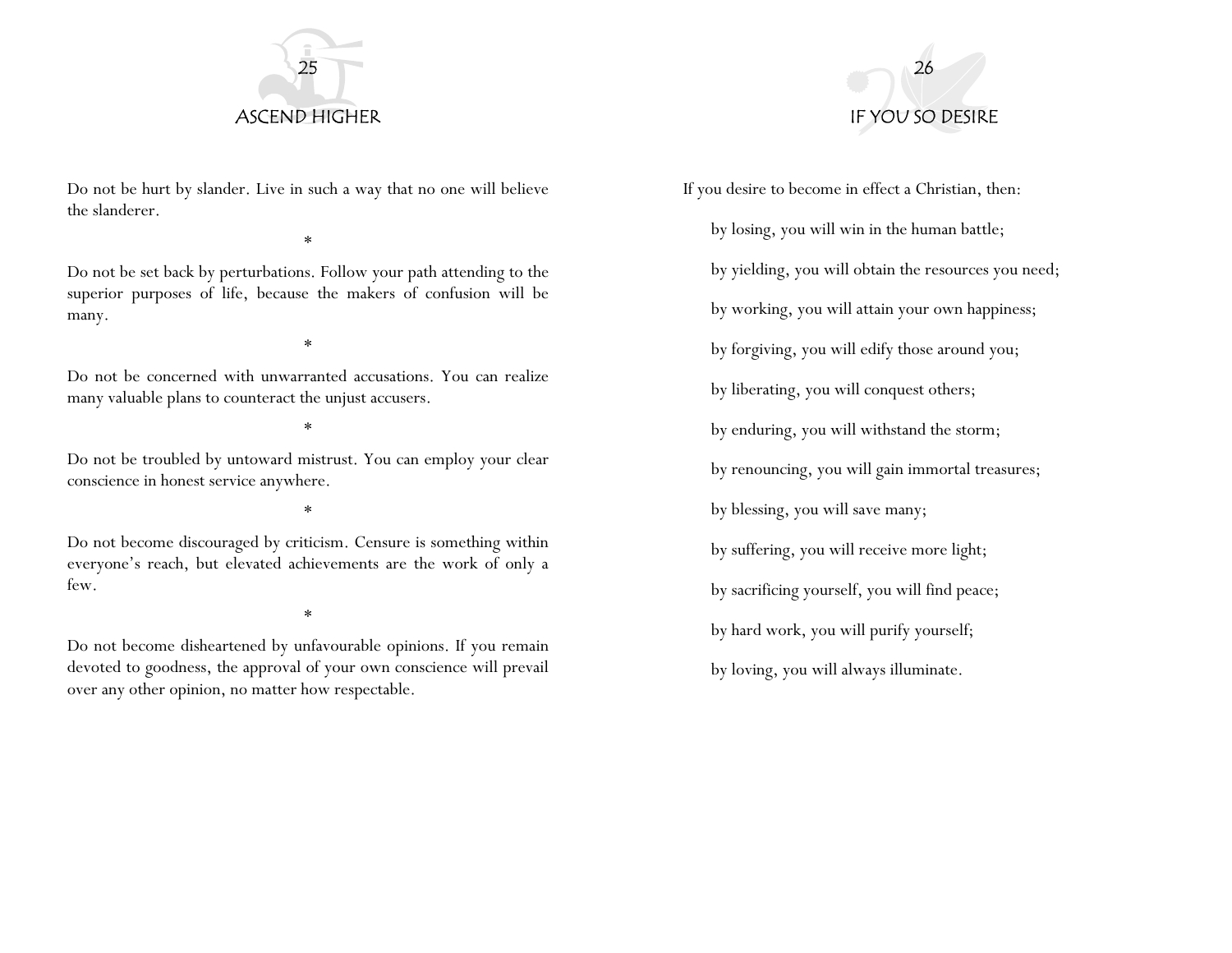



Physical beauty can bring about unforeseeable tragedies for the soul that lacks discernment.

\*

Excessive money is a door to pauperism, if the one who possess it cannot maintain his own balance.

\*

Too much comfort is a disadvantage, if one does not learn the art of detaching oneself from it.

\*

Prominence can be the introduction to a spectacular fall, if one does not mature ones reasoning.

\*

Too great an authority spoils the joy of living, if the mind does not cultivate a sense of proportion.

\*

Too heavy a responsibility can exterminate the existence of one who has, as yet, not risen above ordinary understanding.

\*

An enormous amount of knowledge in the midst of many ignorant, vulgar, or foolish people is a poisonous and bitter fruit, if the spirit still has not become resigned to solitude.

To be vigilant does not mean distrust. It means enlighten yourself by means of helping those who find themselves in the shadows.

\*

To defend is not a matter of shouting. It is to render more intense service to causes and to people.

\*

To help is not to impose. It is to give substantial support, without craving for personal recognition, so that the beneficiary may grow, become enlightened and find happiness of his own accord.

\*

To teach is not to hurt others. It is to lovingly guide them towards the kingdom of understanding and peace.

\*

To renovate is not to destroy. It is to respect the foundations, and so restore works for the general good.

\*

To enlighten is not to argue. It is to assist through the spirit of service and good-will the understanding of those who lack knowledge.

\*

To love is not to desire. It is to always be understanding, give of one's self, renounce one's whims, and to sacrifice ourselves so that the Divine Light of true love may shine forth.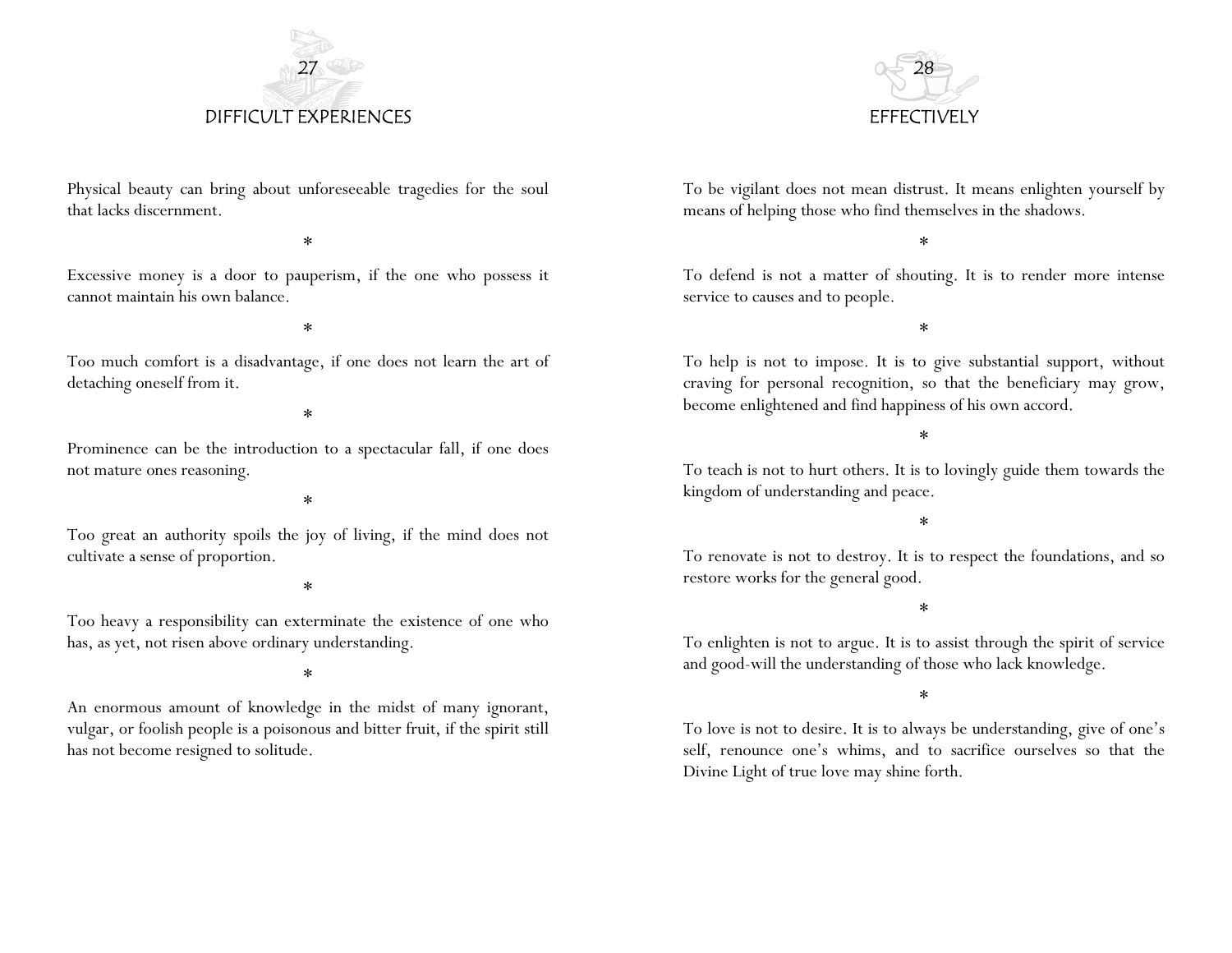

IT IS REASONABLE TO THINK ON THIS

Patience is not a colorful stained glass window for you to enjoy in leisure hours. It is added help when facing obstacles.

\*

Serenity is not a garden to be cultivated only for your cheerful days. It is a provision of peace for the deception along your pathway.

\*

Calmness is not merely harmonious violin to accompany your pleasant conversations. It is a substantial asset against misunderstandings.

\*

Tolerance is not a delicious wine to be enjoyed in your moments of fellowship. It is a valuable door through which you may demonstrate good-will toward less advanced companions.

\*

Real co-operation is not just the easy process of receiving assistance from others. It is a means of helping a friend in need.

\*

Confidence is not a nectar to sweeten your moonlit nights. It is a secure refuge for the tempestuous hours.

\*

Optimism does not constitute ease for your twilight hours. It is a source of power for difficult days.

\*

Fortitude is not a rhetorical ornament. It is a reinforcement to faith.

\*

Hope is not the act of kneeling for simple contemplation. It is energy for the lofty realisations that belong to your Spirit.

\*

Virtue is not a decorative flower. It is the blessed fruit of your own effort which you should use and glorify at the appropriate moment.

Avoid impatience. You have already lived countless centuries and are now standing before endless millenniums.

30

REPLIES TO THOSE IN HASTE

\*

Keep calm. But flee from idleness as one who recognises the decisive value of each minute.

\*

Sow love. Think of the devotion of the One Who has loved us from the beginning.

\*

Keep your balance. Unbridled passions and desires are forces of destruction within the Divine Creation.

\*

Cultivate confidence. Tomorrow the sun will reappear on the horizon, and the landscape will be different.

\*

Intensify your own efforts. Your life will be what you make of it.

\*

Cherish solidarity. You would not be able to live without others, although, in the majority of cases others can live without you.

\*

Experience solitude, from time to time. Jesus was alone in the crucial moments of his passage on the Earth.

\*

Give constructive action to your hours. However, do not convert your existence into a tower of Babel.

\*

Render your faithful devotion to peace. But remember that you will never experience tranquillity without first giving peace to those who cross your path.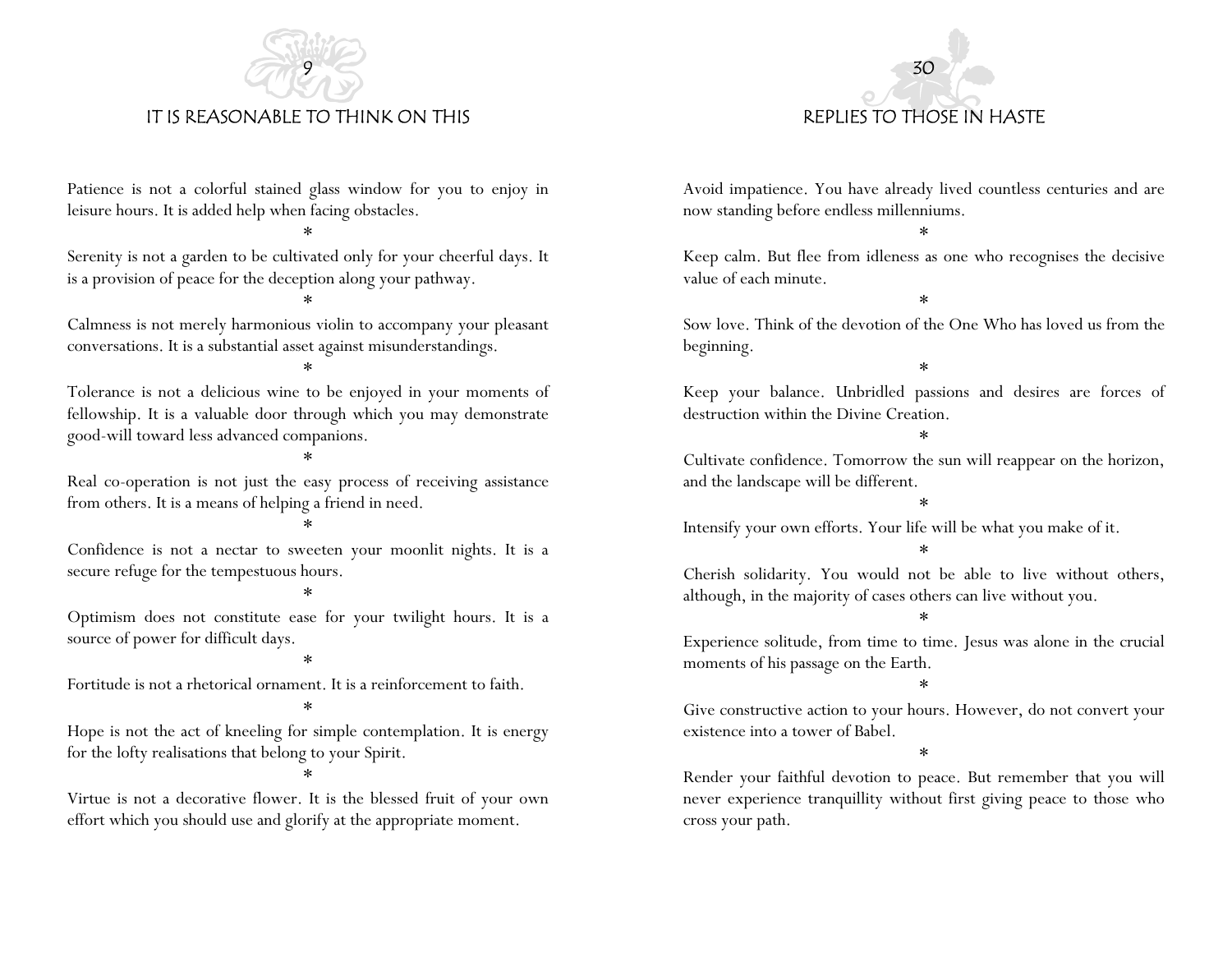## 31 REVEAL YOURSELF



Your conversation indicates the directions you have chosen in life.

\*

Your decisions, taken in grave moments, identify the true position of your Spirit.

\*

Your attitudes, within the daily struggles, speak of your inner climate.

\*

Your impulses define the mental zone in which you prefer to operate.

\*

Your thoughts reveal the kind of spiritual companion you keep.

\*

Your reading habits define your sentiments.

\*

Your personal treatment of others demonstrates the point to which you have progressed.

#### \*

Your requests shed light upon your objectives.

\*

Your opinions reveal the true place which you occupy in the world.

\*

Your days are marks along the pathway of evolution. Do not forget that great assemblies of companions, both incarnate and discarnate, know your personality and follow you along your pathway by the signs you leave behind.

In your daily struggles, do not demand politeness from your companion. Demonstrate yours.

\*

Referring to good deeds, do not await for collaboration. Before all else, be the first to collaborate.

\*

In trivial tasks, do not demand the effort of others. Show your own good-will.

\*

In jobs that require understanding, do not ask your neighbour to rise to your level. Learn to descend to his and help him.

\*

When performing Christian duties, do not wait for outside resources to fulfill them. The best thing that you can give to good works is your own heart.

\*

In the ordinary dealings of life, do not wait for your others to reveal their excellent qualities. Express the elevated gifts that you already possess.

#### \*

In every earthly creature there exists light and shadow. Allow your nobility to become conspicuous in order that the nobility of others may come to your encounter.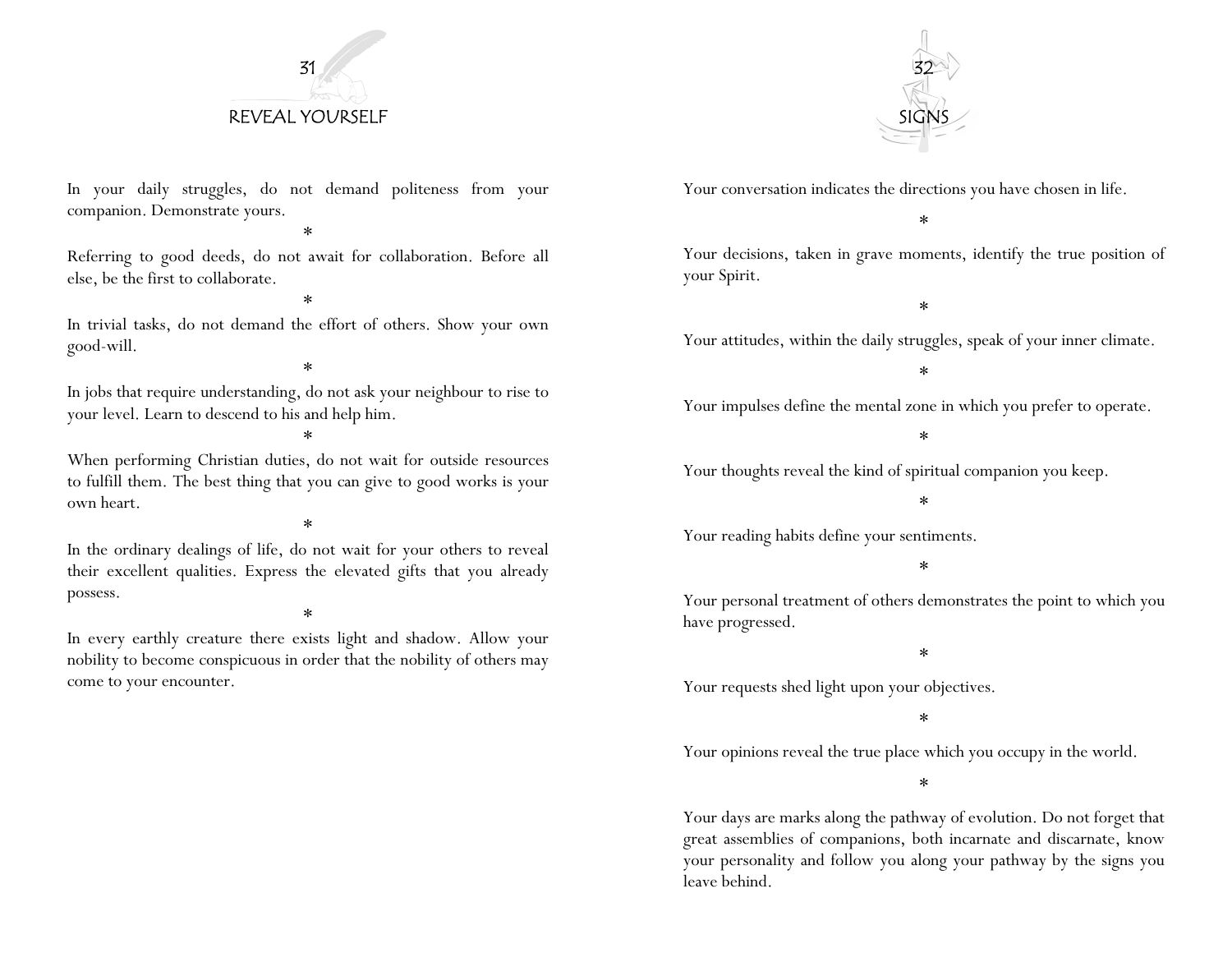



Without good manners you will be deprived of the confidence of others.

\*

Without fortitude, you will succumb to the first obstacles on your path.

\*

Without positive faith, you will wander aimlessly.

\*

Without devoting yourself to goodness, you will experience a terrible inner hardening.

\*

Without giving noble examples, you will pass uselessly through the world.

\*

Without dignified work, tedium will corrode your energies.

\* Without personal effort, you will never reach the doors to Higher Planes.

\*

Without hope, your earthly nights will be even darker.

\*

Without comprehension, your journey through the shadows will be painful.

\*

Without a spirit of renunciation, you will not be able to educate anyone.

Balance your sense of justice, subtracting from it any inclination towards vengeance.

\*

Be on guard against your fearlessness, lest it become an act of recklessness.

\*

Analyse your firmness, so that it will not be transformed into petrification.

\*

Illumine your directives, so they will not be converted into tyranny.

\*

Examine your cleverness, so avoiding your internment within villainy.

\*

Take care that suffering does not become revolt.

\*

Control your resentments, to avoid installing them in the sinister house of hatred.

\*

Keep watch over your frankness, so that your words will not distil poison

\*

Watch over your enthusiasm, so that it will not constitute thoughtlessness.

\*

Cultivate your noble zeal, but do not turn it into a dark primer of violence.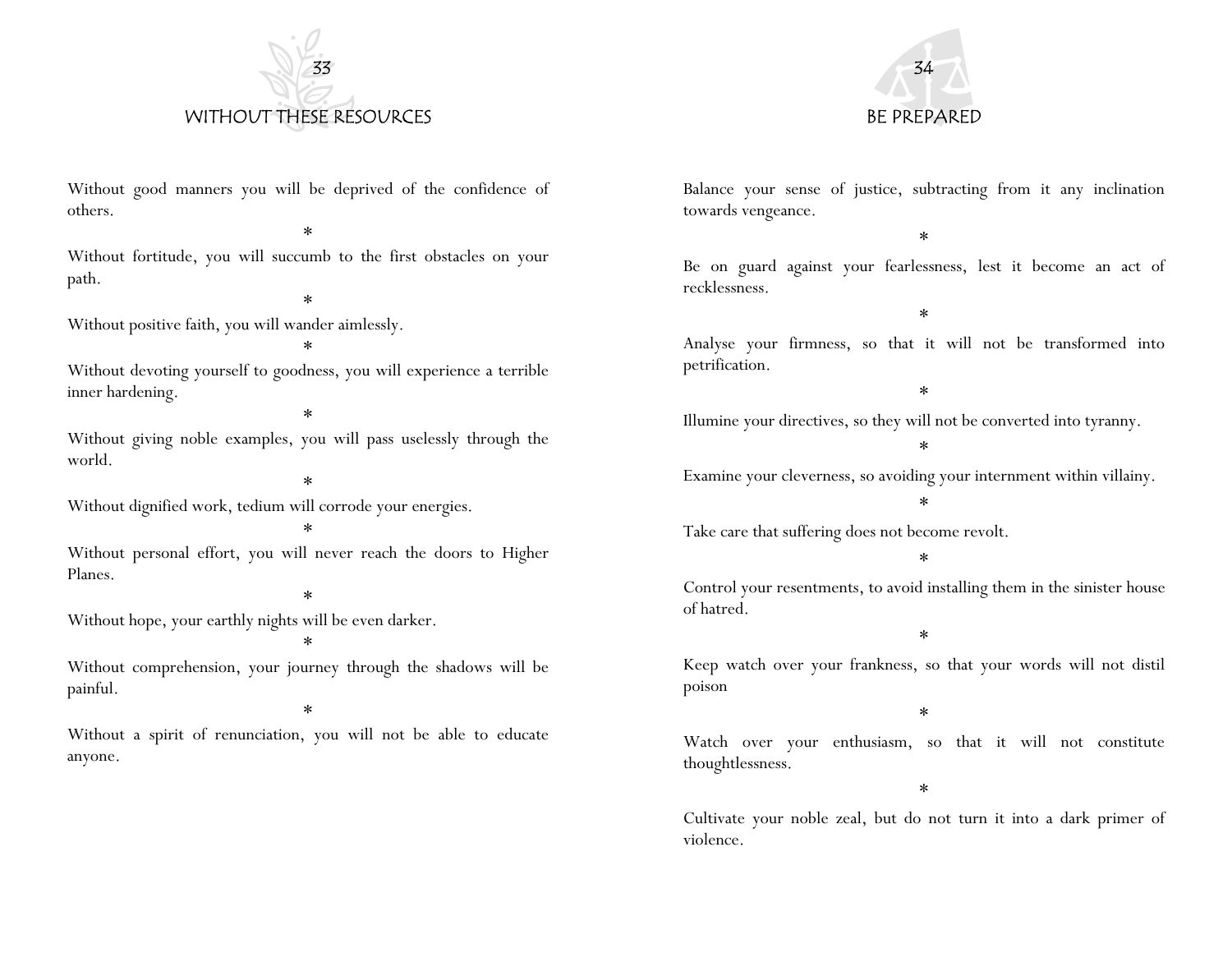# 35 LEARN WITH NATURE



\* \* \* \* \* solitude. \* obstacles. \* \* \* \* the reservoir. \* The person who feeds hatred pours fire into their own heart. \* The person who upholds vice becomes its prisoner. \* The person who cultivates idleness surrounds himself with a wall of ice. \* The person who becomes angry is the inquisitor of his own soul. \* The person who delights in criticism casts stones upon himself. \* The person who provokes difficult situations increases the number of obstacles they face. \* The person judges hastily is always analysed with haste. \* The person who specialises in identifying evil will find it difficult to see goodness. \* The person who does not desire to endure is incapable of serving. \* The person who lives collecting lamentations will walk under a shower of tears.

The sun shines from on high, in order to help everyone.

The stars group themselves in order.

The sky has its timetable for hours of light and of darkness.

Although it continues to be linked to the soil, the vegetable abandons the dark hole in search of light so that it may produce.

The bough that survived the storm yielded to its passage, nevertheless it continues to maintain its appropriate place.

The rock guarantees the life of the valley, by resigning itself to

The river reaches its objectives because it has learned to flow around

The bridge serves the public without making exceptions, by asserting itself against extremism.

The vase is useful to the potter, after enduring the heat of the kiln.

The gem shines, after submitting to the files of the stonecutter.

The canal is able to fulfil its finalities, because it does not lose access to

The harvest always yields in accordance with the purposes of the sower.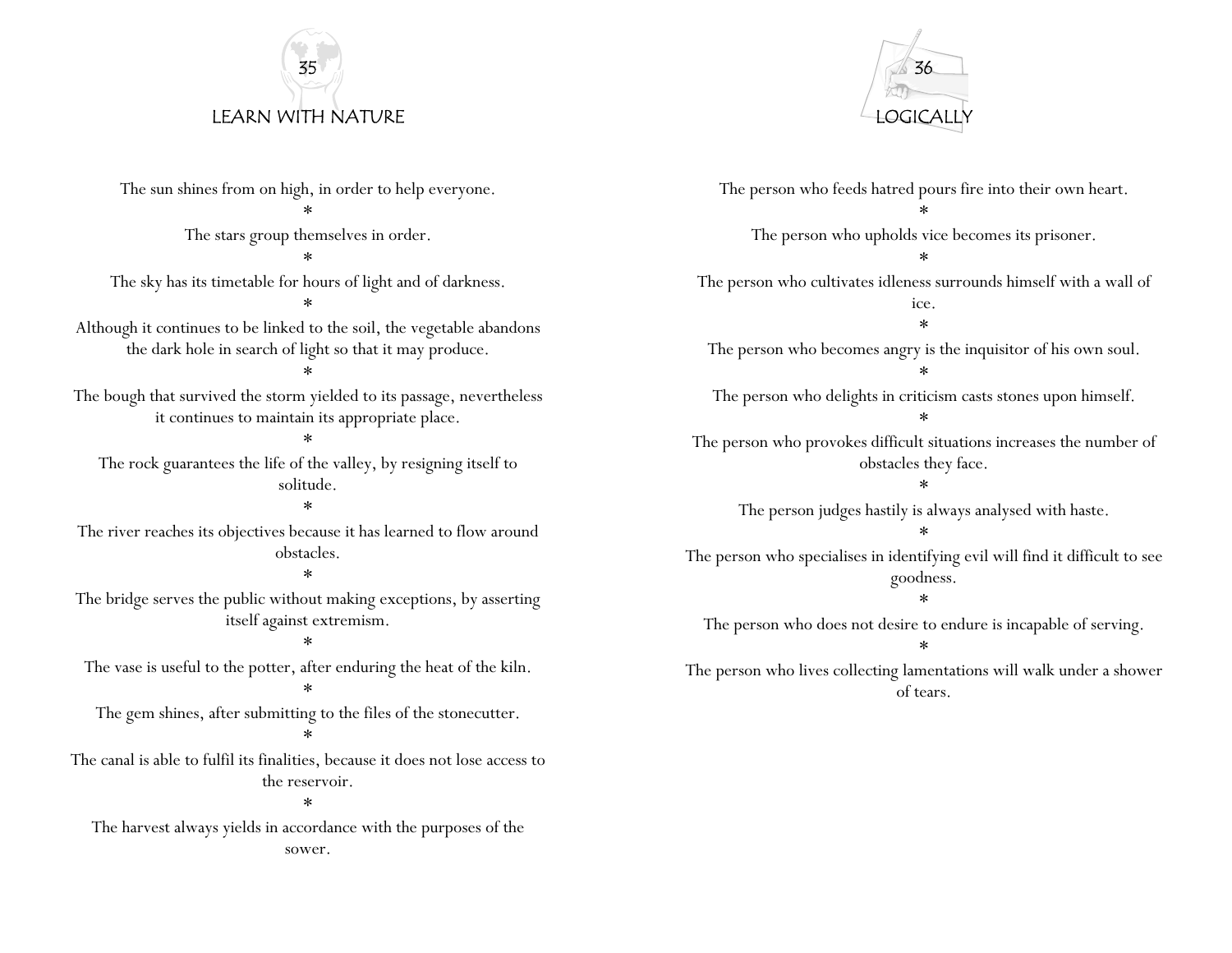

Do not become attached to the beauty of ephemeral forms. The flower lasts but briefly.

\*

Do not heap up precious things that weigh in the scale of the world. Golden chains can bind as much as bronze handcuffs.

\*

Do not become a slave to opinions of the frivolous or ignorant. Incitatus, Caligula's horse, ate from a bucket adorned with pearls, still it did not stop him from being a horse.

\*

Do not nourish the greed for possessions. The coin collector's house is full of coins which served millions, but whose owners have disappeared.

\*

Do not give up your constructive freedom because of human opinions. The trap that punishes the ferocious animal is the same that surprises the negligent canary.

\*

Do not believe in the flattery which lends you imaginary qualities. Cruel wasps frequently hide themselves in the calyx of the lily.

\*

Do not worry afflicted over acquiring immediate benefits during the Earth experience. Museums crammed full of the cloaks of kings and of other "cadavers of dead advantages."



Your irritation will not solve any problems. \*

Your contrarieties will not alter the nature of things.

\*

Your disappointments will not do the work that only time will achieve. \*

Your bad humor will not modify life.

\*

Your pain will not stop the sun from shining tomorrow over the good and the bad.

\*

Your sadness will not illuminate pathways.

\*

Your discouragement will not edify anyone.

\*

Your tears will not replace the sweat which you ought to employ for the benefit of your own happiness.

\*

Your complaints, even if affectionate construed, will never increase other's sympathy for you by one ounce.

\*

Do not ruin your day. Learn, from Divine Wisdom to forgive endlessly, so constructing and reconstructing for the Infinite Good.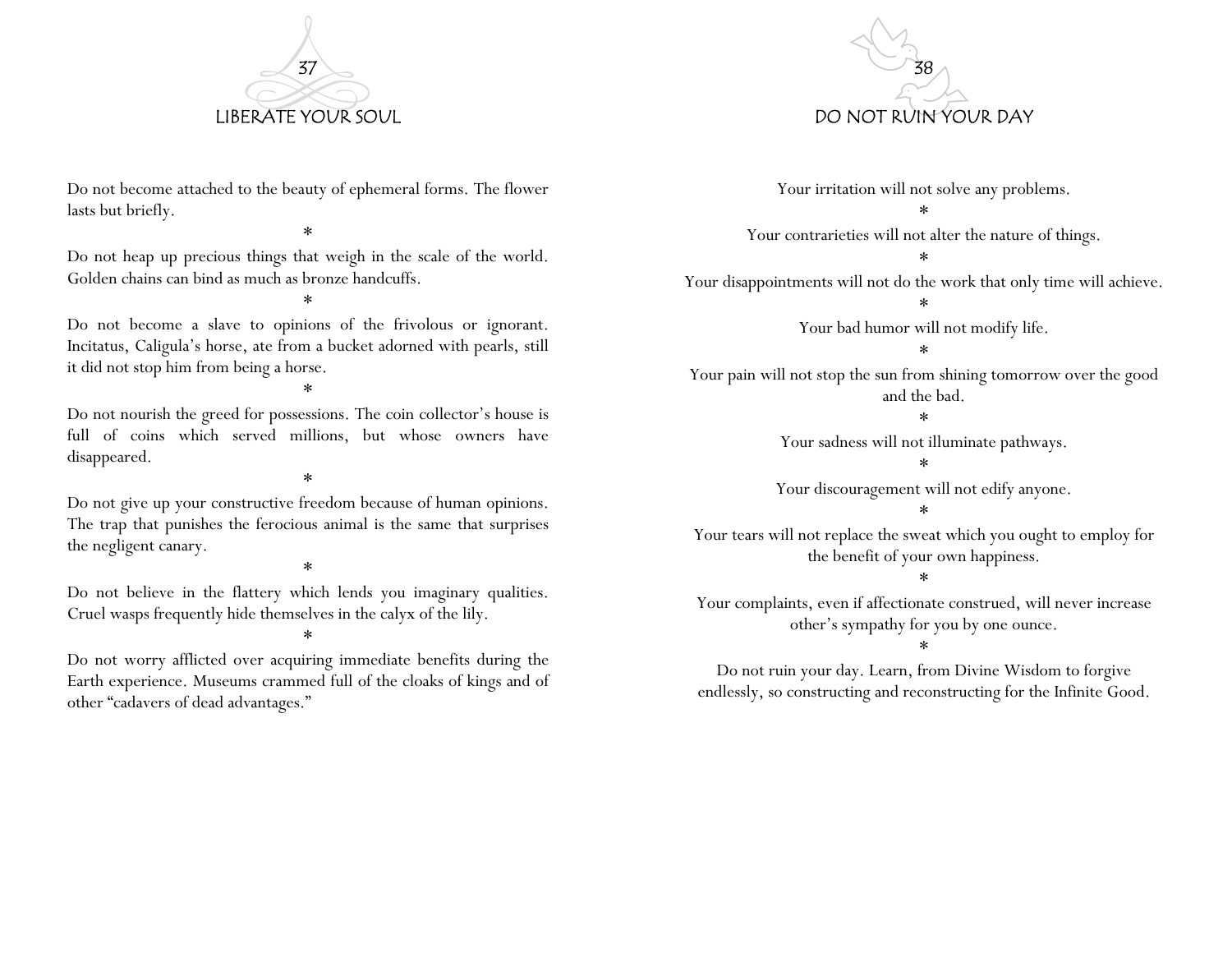



Renunciation will be a privilege for you. \* Suffering will glorify your life. \* Tests will expand your powers. \* Work will be as a mark of confidence along your pathway. \* Sacrifice will sublimate your impulses. \* Bodily illness will be a beneficial remedy for your soul. \* Slander will honour your task. \* Persecution will be a motive for you to bless many. \* Anguish will purify your hopes. \* Evil will summon your spirit to the practice of goodness. \* Hate will challenge your heart to manifestations of love.

\*

The Earth, with all its contrasts and unceasing renewals represents a blessed school of individual perfection in whose purifying lessons you will leave selfishness crushed forever.

You can talk about kindness at every moment, but if you are not kind, it will be useless for your own happiness.

\*

Your hand can write beautiful pages under spiritual inspirations; however, if you do not stamp the beauty of those pages onto your spirit, you will not be more than a courier without intelligence.

You can read marvelous books, with emotions and tears; still, if you do not apply what you have read, you will only be a bad recorder.

\*

\*

You can cultivate sincere convictions in matters of faith; nevertheless, if these convictions do not serve to renew you for the good, your mind will be reduced to a mere hook whereon to hang religious maxims.

\* Your capacity to offer guidance can discipline many people, so improving their personalities. Still, if you do not discipline yourself, the Law will face you with the same severity with which it is utilised you so as to perfect others.

\*

You may know the lessons of the pathway perfectly and may, in the mortal eyes, pass to the gallery of heroes and saints; but if you do not practise the good teachings you know, the Divine Laws will determine that you always have to begin your work over again, each time with greater difficulty.

\*

You may call Jesus: "Master" and "Lord"…; however, if you do not want to learn to serve with Him, your words will sound hollow, without any meaning.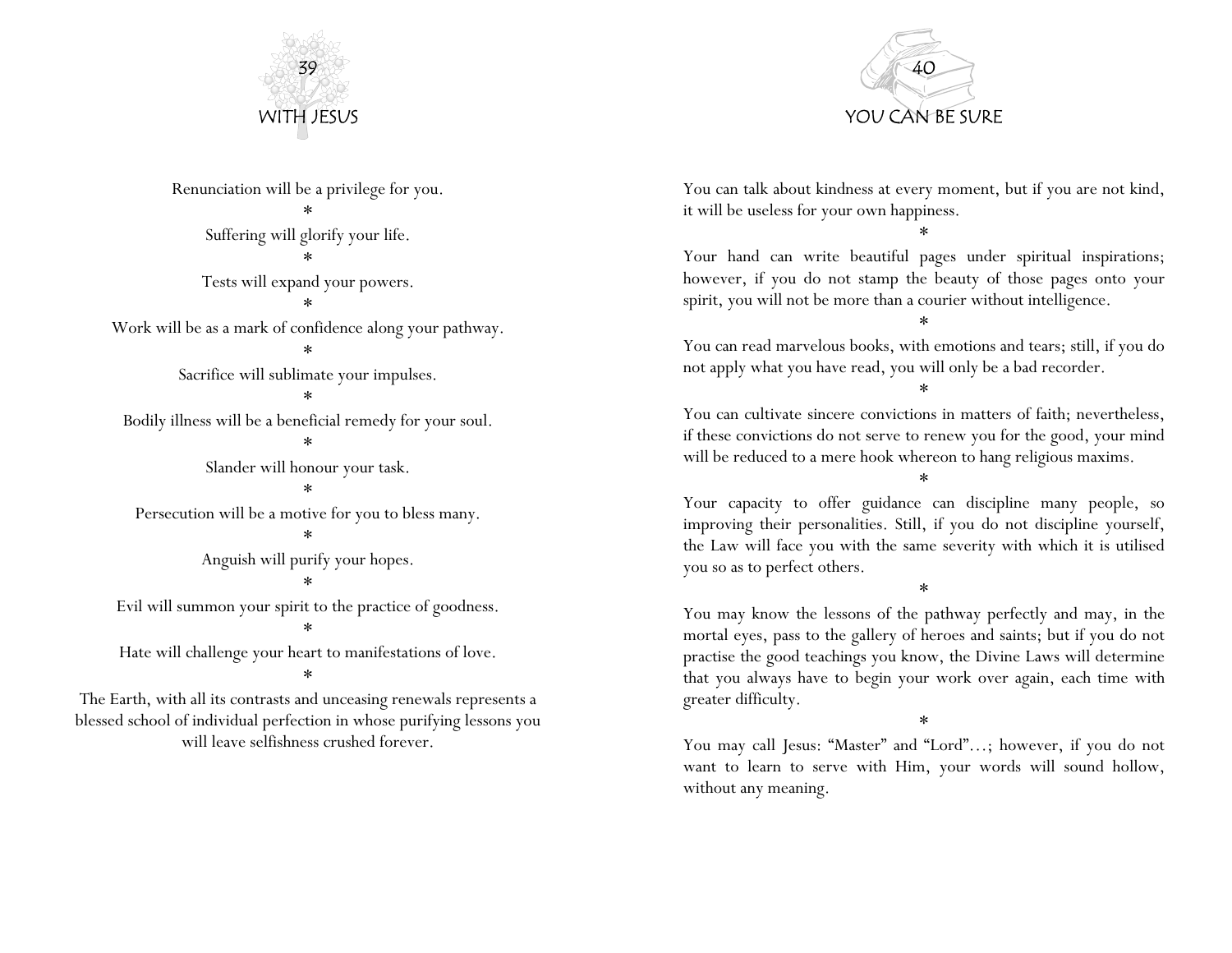



Remind yourself that you are:

the best secretary for your tasks,

the most efficient publicity agent for your ideas,

the clearest demonstrator of your principles,

the highest standard of the lofty teaching your Spirit embraces,

and the living message of the noble ideas that you transmit to others.

Equally, do not forget that:

the greatest enemy of your most noble realisations,

the complete or incomplete negation of the sublime idealism that you proclaim,

the discordant note of the symphony of goodness that you intend to execute,

the architect of your afflictions,

and the destroyer of your opportunities for elevation—is you, yourself.

Do not turn your ears into a storehouse of rumours. Intrigue is a viper that will lodge in your soul.

\*

Do not transform your eyes into lenses of vivification. The images that you corrupt will remain corrupted on the screen of your mind.

#### \*

Do not turn your hand into spears in order to fight without profit. Use them in the field of goodness.

#### \*

Do not underrate your creative faculties, by focusing them on easy <sup>p</sup>leasures. You will answer for what you did with them.

#### \*

Do not condemn your imagination to permanent excitation. Your inferior creations will torment your inner world.

#### \*

Do not lead your feelings towards a lust for suffering. Teach them to delight in the enjoyment of service.

#### \*

Do not search for the pathway to paradise while directing others towards the road to hell. The way to heaven will be built inside yourself.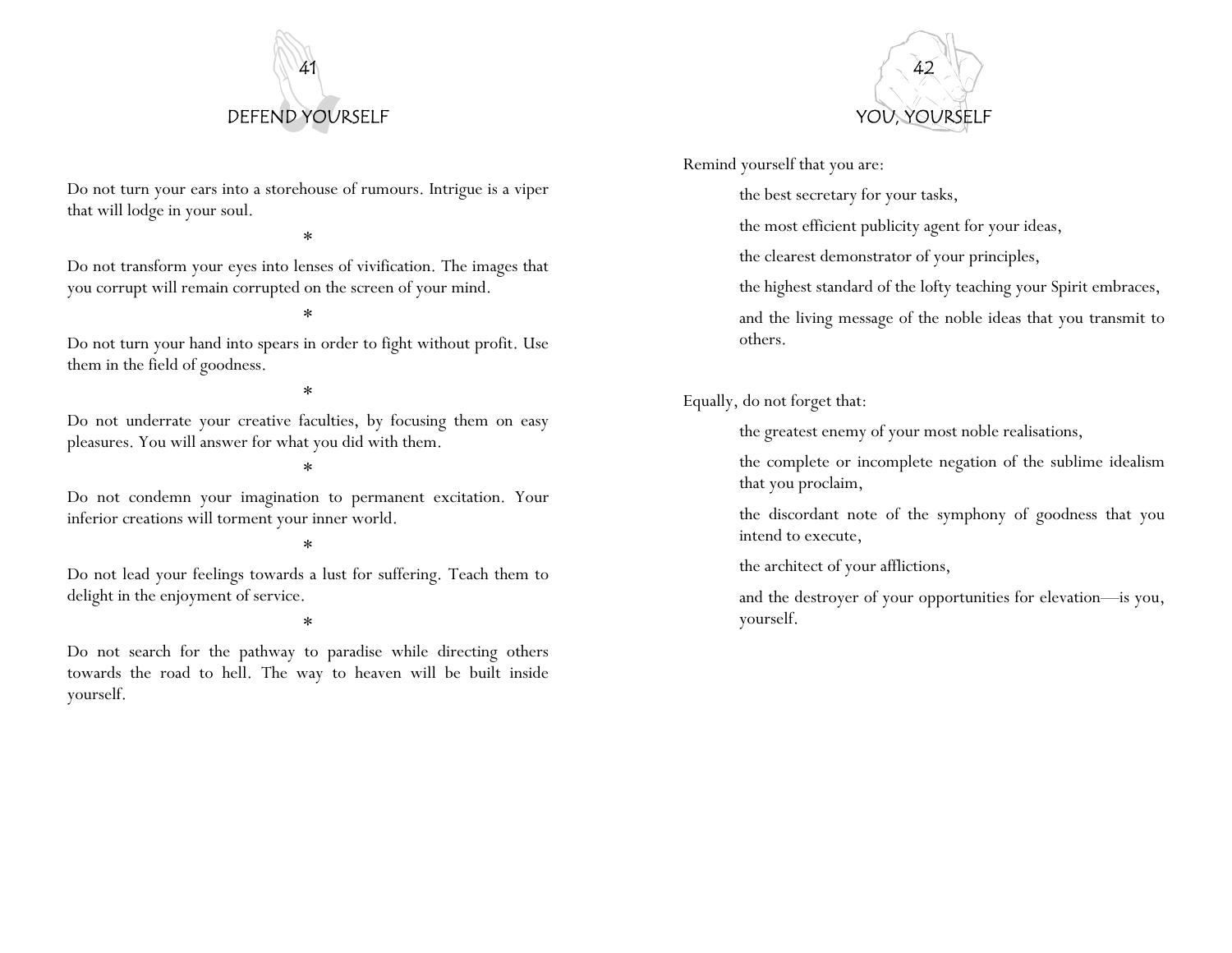# 43 PERSONAL PROBLEMS



Living faith is not transferable property. It is a personal conquest.

\*

Legitimate happiness is not merchandise that can be borrowed. It is an inner realisation.

\*

Grace does not descend from heaven at random. It has to be earned.

\*

The best charity is not that which is done by substitutes. We must perform it ourselves.

\*

Moral strength is not the result of others pleading for us. It comes from our own effort to take stand on the side of goodness.

\*

Steadfast hope does not dwell firmly in our hearts by mere contagion. It is the offspring of higher understanding.

\*

Real love is not born from the shadows of desire. It is a crystalline and inexhaustible fountain of the eternal spirit.

\*

True knowledge is not the achievement of but a few days. It is the work of time.

\*

Paradise will never be acquired by astute bargaining. It is attainable through our good will in avoiding the purgatory or hell of our own conscience.

\*

The protection of the Higher Planes is an unquestionable fact for all of us who still move within the shadows. Woe to us, however, if we do not seek the blessings of enlightenment!

When looking at a block of crude stone, do not dwell on its possible weight. Remember the perfect statue that will emerge from it.

\*

When contemplating the difficulties of sowing, do not let the fears of torrential storm or blight detain you. Think of the grain that will overflow in the granary.

\*

When facing a storm, do not lose yourself in lamentations. Meditate upon the benefits that its passage will bring.

\*

When faced with hard work, do not be afraid of the copious sweat it will produce. Centralise your expectations on the good that will results from it.

\*

Do not be preoccupied with the heat of the forge. Look towards the useful articles with which it will furnish your life.

\*

Do not only picture only the dangers of illness. Reflect upon the joy and possibility of being able to cure.

\*

If you are governed effectively by the higher ideal, forget the friend who deserted, the wife who fled, the ungrateful companion or the difficult relative. All of them are learning and passing by, just as you are…What matters is the intensification of light, the progress of truth, and the victory of goodness.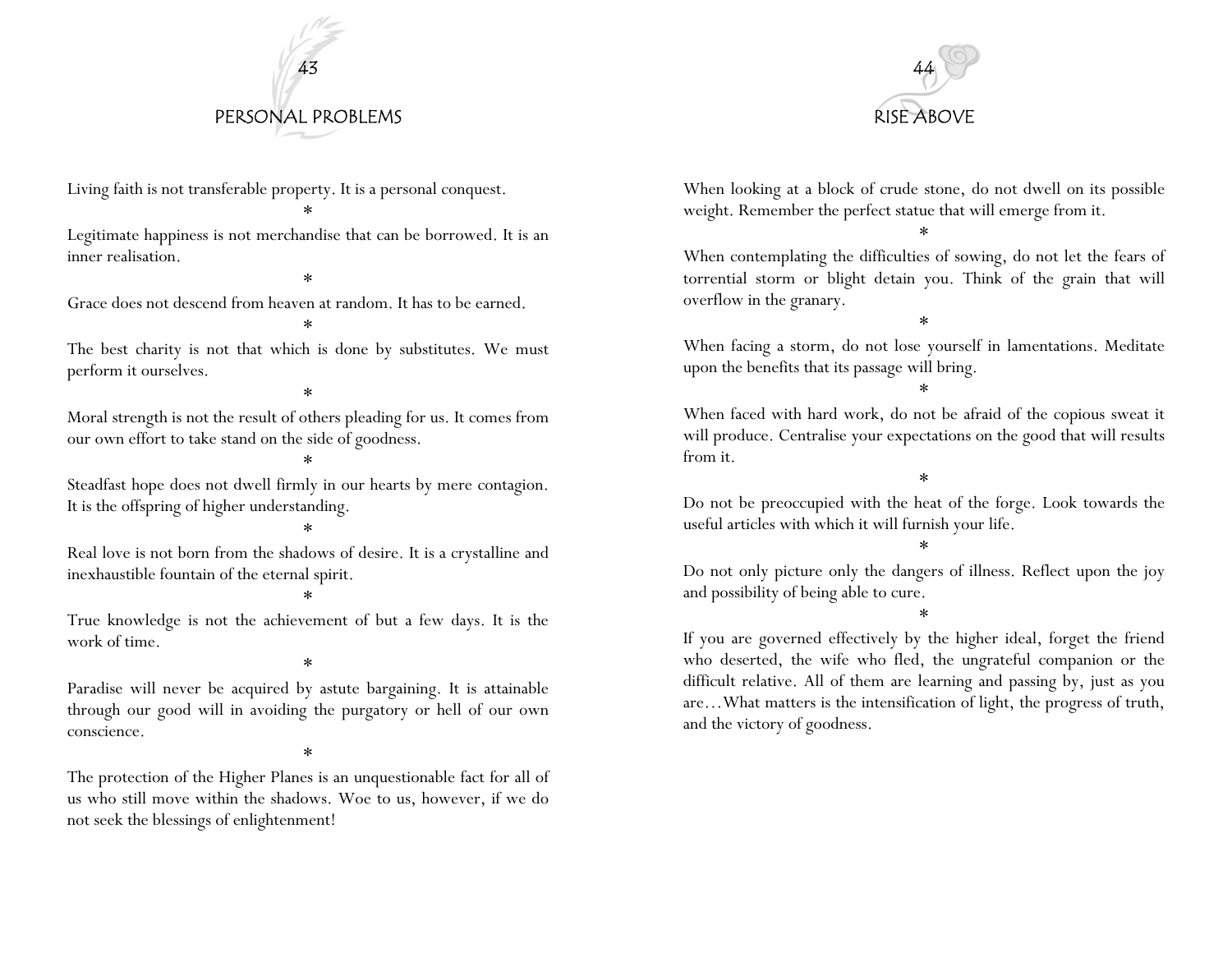

Christians are called to serve everywhere. \* In a house of suffering, they administer consolation. \* In a den of ignorance, they will offer enlightenment. \* In a castle of pleasure, they will teach moderation. \* On the brink of criminality, they will impede the falls. \* In a charabanc of generic abuse, they will exemplify sobriety. \* In dark hideaways, they will kindle the light. \* In the fog of despondency, they will open the doors of encouragement. \* In the inferno of hatred, they will multiply the blessings of love. \* In the market-place of malice, they will distribute goodness. \* In the courts of justice, they will put themselves in the place of the accused, so that he may examine the errors of others. \*

At every turn of the path we encounter suggestions from the Lord, challenging us to serve.



It is not the docile companion who most needs your immediate fraternal understanding. But the one who still struggles to subdue the ferocity of wrath which lies deep inside.

\*

It is not the person who is full of evangelical understanding that requires your most urgent attention. But the one who still has not succeeded in eliminating the viper of malice from within their heart.

\*

It is not the friend marching peacefully along the path of goodness who will insistently solicit your care. But the one who loses himself in the thicket of discord and misunderstanding, who is without strength to return to the right path.

\*

It is not the person who goes about his normal work that requires urgent help. But the one who did not have sufficient resources to conquer the constraining circumstances of human experience, and so fell into the dark zones of derangement.

\*

It is very probable that, for the time being, your co-operation in paradise s completely dispensable. However, the unquestionable reality for the moment is that your place of service, learning, helping and loving is right here on Earth.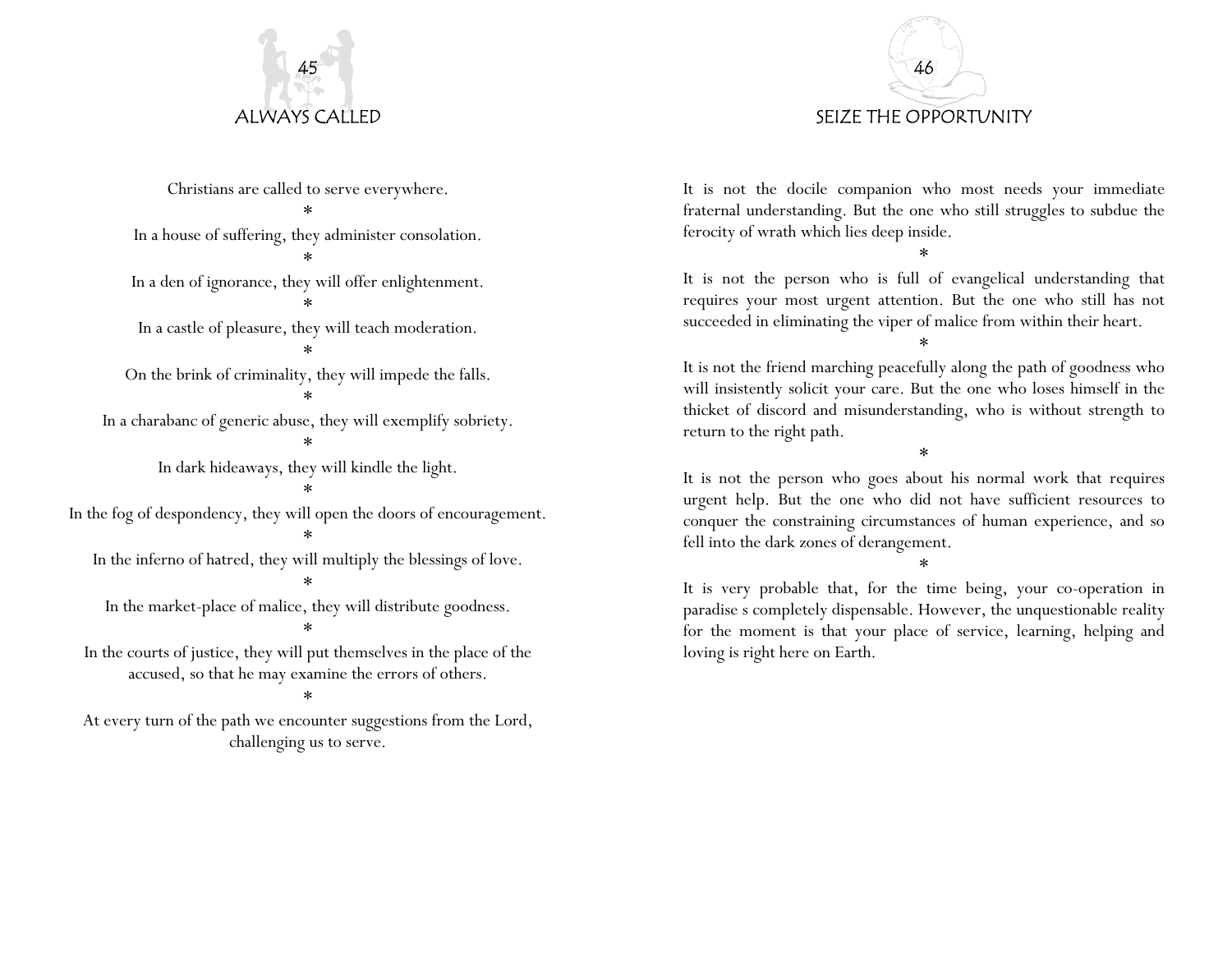



In prayer you ask for a ray of Light, but almost always you forget that you have at your disposal the solar focus point to help you to fulfil the Sublime Objectives.

\*

Your Spirit supplicates a glimmer of love, while all around you Humanity awaits the manifestation of your capacity to love.

\*

You beg for the concession of favours that enable you to collaborate with Divine Wisdom, forgetting that millions of beings are waiting for your willingness to serve, in the name of the Heavenly Father.

\*

Your heart demands heavenly signs, and, while in the Wisest of the Wise colours the flowers and the horizons for your eyes to see, you search for vain diversions and notice nothing.

\*

You demand justice for your personal affairs and daily complicate situations and problems, without ever noticing that Supreme Harmony always rectifies everything around you, through the intermediary of pain and death.

#### \*

You desire opportunities for growth and ascension to higher spirituality, but frequently run away from the various degrees of laborious and humble work offered to you daily, conceded by the One who is Infinitely Good, in the name of mercy.

\*

If you are always entreating eternal happiness, yet refusing the resources enabling you to acquire it, what more can you expect?

The slanderer wants you to see the same ugliness he sees in the lives of others.

\*

The weak and hesitant person expects your strength to be brittle.

The contentious person will await your presence to take part in disputes against everybody and everything.

\*

\*

The ungrateful person will not feel happy at seeing you being grateful towards others.

\*

The egotistical person will not rejoice at seeing your respect for their adversaries.

\*

The revolt person will attempt to fix a mask of rebellion to your face.

\*

The confused person will try to plunge your mind into the depths of turmoil.

\*

The neurasthenic will ask you not to smile.

\*

The foolish will demand your adherence to madness.

\*

The person who is as yet imperfectly spiritualized, always seeks to liken his fellow creatures to himself. Nevertheless, remember, however, that you are yourself, with an original task and different responsibilities, and if you aim at real happiness, you should never forget to consult the patterns for goodness, together with Christ, at every hour of your life.